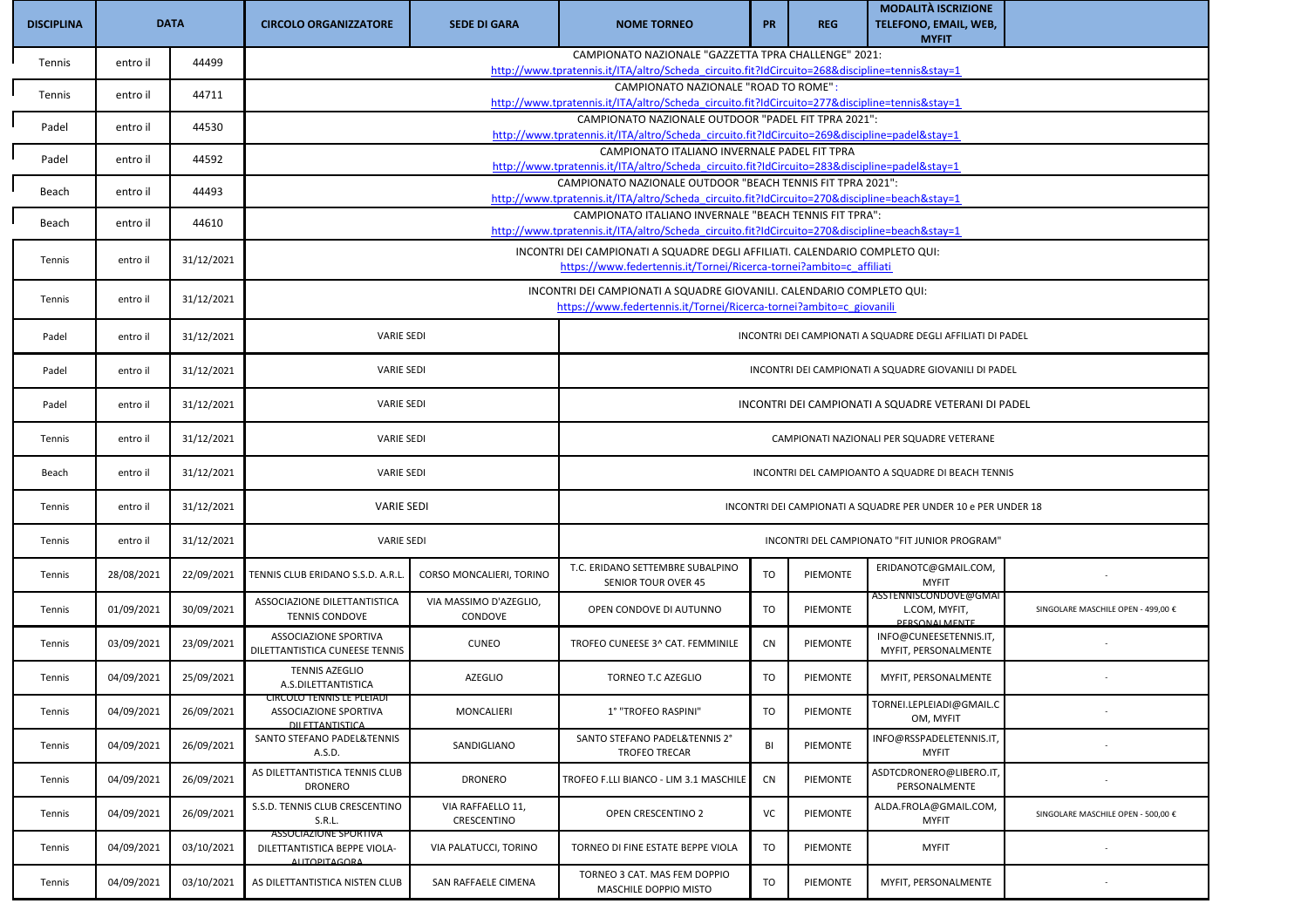| Tennis | 06/09/2021 | 26/09/2021 | TENNIS PARK CUNEO S.R.L.<br>SPORTIVA DILETTANTISTICA                                         | VIA PARCO GIOVENTU', CUNEO                    | CAMPIONATI PROVINCIALI OPEN DI<br><b>DOPPIO</b>                                                        | CN        | PIEMONTE                        | ENNISPARK.CUNEO@GMAIL.<br>COM, MYFIT,<br><b>DERSONALMENTE</b>                   |                                                                                                               |
|--------|------------|------------|----------------------------------------------------------------------------------------------|-----------------------------------------------|--------------------------------------------------------------------------------------------------------|-----------|---------------------------------|---------------------------------------------------------------------------------|---------------------------------------------------------------------------------------------------------------|
| Tennis | 09/09/2021 | 26/09/2021 | T. C. LIGNANO SABBIADORO AS<br>DILETTANTISTICA                                               | LIGNANO SABBIADORO                            | SABBIADORO CUP                                                                                         | UD        | FRIULI-VENEZIA<br><b>GIULIA</b> | TCLIGNANO@YAHOO.IT,<br>043171246                                                |                                                                                                               |
| Tennis | 10/09/2021 | 22/09/2021 | <b>CIRCOLO TENNIS POGGIO RUSCO</b><br><b>ASSOCIAZIONE SPORTIVA</b><br><b>DILETTANTISTICA</b> | VIA G.GARIBALDI, POGGIO<br><b>RUSCO</b>       | LOMB. 384 CIRCOLO TENNIS POGGIO<br>RUSCO - TORNEI DI POGGIO RUSCO 3'<br>CATEGORIA MASCHILE E FEMMINILE | MN        | LOMBARDIA                       | <b>MYFIT</b>                                                                    | SINGOLARE MASCHILE LIM. 4.NC - 3.1 - 300,00 €<br>SINGOLARE FEMMINILE LIM. 4.NC - 3.1 - 230,00 €               |
| Tennis | 10/09/2021 | 22/09/2021 | FREE TIME COMPANY ASD                                                                        | <b>ROMA</b>                                   | ULTIMATE YOUNG GAMES U10/12/14/16<br>18 M/F                                                            | <b>RM</b> | LAZIO                           | TORNEI.LAQUERCIA@GMAIL.<br><b>COM</b>                                           |                                                                                                               |
| Tennis | 10/09/2021 | 24/09/2021 | TENNIS CLUB ARCA 974                                                                         | VIA BENNATI, SPINEA                           | VENETO 171 - II TORNEO 4° CAT M,F,DX<br>"DON'T STOP ME NOW"                                            | VE        | <b>VENETO</b>                   | TENNIS@ARCA974.IT                                                               |                                                                                                               |
| Tennis | 10/09/2021 | 26/09/2021 | AS DILETTANTISTICA CIRCOLO<br><b>TENNIS CAGLI</b>                                            | CAGLI                                         | MEMORIAL GIULIANO VAGNARELLI<br>TORNEO CITTÀ DI CAGLI                                                  | PU        | MARCHE                          | WWW.AMICOTENNIS.IT                                                              | SINGOLARE MASCHILE OPEN LIM. 4.3 - 2.4 - 800,00 €                                                             |
| Tennis | 10/09/2021 | 26/09/2021 | AS DILETTANTISTICA SPORTING<br><b>CLUB PEGLI 2</b>                                           | VIA LORENZINI, GENOVA                         | 10^ EDIZIONE MEMORIAL FOGLIA - OPEN                                                                    | GE        | LIGURIA                         | SPORTINGCLUPEGLIZ@GMAII<br><b>WHATSUP 3755871543</b>                            | COM, TELEFONO 0106973387 SINGOLARE MASCHILE OPEN LIM. 4.NC - 2.1 - 500,00 $\epsilon$                          |
| Tennis | 10/09/2021 | 03/10/2021 | TENNIS CLUB PORDENONE AS<br>DILETTANTISTICA                                                  | PORDENONE                                     | IX TROFEO NAZIONALE MEMORIAL E.<br>BRAGADIN                                                            | PN        | FRIULI-VENEZIA<br><b>GIULIA</b> | TENNISPN@LIBERO.IT,<br>WWW.TENNISCLUBPORDENO<br>NE IT                           | SINGOLARE MASCHILE OPEN - 1.100,00 €<br>SINGOLARE FEMMINILE OPEN - 1.100,00 €<br>DOPPIO MISTO OPEN - 800,00 € |
| Tennis | 11/09/2021 | 23/09/2021 | ASDILETTANTISTICA NEW TENNIS<br>2015                                                         | VIA CENDON, SILEA                             | TORNEO DI 3A CAT. MASCHILE LIMITATO<br>3.4                                                             | TV        | <b>VENETO</b>                   | NFO@NEWTENNISCLUBSILEA<br>.IT                                                   |                                                                                                               |
| Tennis | 11/09/2021 | 25/09/2021 | A.S. DILETTANTISTICA CIRCOLO<br><b>TENNIS TAURIANOVA</b>                                     | VIA MATTEOTTI, TAURIANOVA                     | CT TAURIANOVA - TORNEO CITTÀ DI<br>TAURIANOVA - 3^ CAT. S/M                                            | RC        | CALABRIA                        | MYFIT, PERSONALMENTE,<br><b>ISCRIZIONE ON LINE.</b>                             |                                                                                                               |
| Tennis | 11/09/2021 | 26/09/2021 | SOCIETA SPORTIVA<br>DILETTANTISTICA CIRCOLO TENNIS<br><b>PARARIAGO S.R.</b>                  | VIA DELLO SPORT, PARABIAGO                    | XXVIII° TROFEO FRATELLI ROSSETTI                                                                       | MI        | LOMBARDIA                       | <b>MYFIT</b>                                                                    | SINGOLARE MASCHILE OPEN - 3.000,00 €                                                                          |
| Tennis | 11/09/2021 | 26/09/2021 | C.T. PIEVE DI CENTO AS<br><b>DILETTANTISTICA</b>                                             | VIA CREMONA, PIEVE DI CENTO                   | TORNEO DI SETTEMBRE - 4°CATEGORIA<br><b>MASCHILE</b>                                                   | <b>BO</b> | EMILIA-<br>ROMAGNA              | WWW.AMICOTENNIS.COM                                                             |                                                                                                               |
| Tennis | 11/09/2021 | 26/09/2021 | <b>TENNIS CLUB OFFANENGO</b><br>ASSOCIAZIONE SPORTIVA<br><b>DU ETTANTISTICA</b>              | VIA MARCONI, OFFANENGO                        | LOMB. 300 TENNIS CLUB OFFANENGO -<br>TORNEO OPEN "COMUNE DI OFFANENGO"<br>HM 2 3 SM                    | CR        | LOMBARDIA                       | <b>MYFIT</b>                                                                    | SINGOLARE MASCHILE LIM. 4.NC - 2.3 - 900,00 €                                                                 |
| Tennis | 11/09/2021 | 26/09/2021 | AS DILETTANTISTICA TENNIS CLUB<br><b>GEMONIO</b>                                             | VIA E.CURTI, GEMONIO                          | LOMB. 367 TENNIS CLUB GEMONIO -<br>TORNEO "CITTÀ DI GEMONIO"                                           | VA        | LOMBARDIA                       | <b>MYFIT</b>                                                                    |                                                                                                               |
| Tennis | 11/09/2021 | 26/09/2021 | ASD TENNIS CLUB ANCONA                                                                       | VIA FRATELLI ZUCCARI, ANCONA                  | CAMPIONATI REGIONALI ASSOLUTI 2021<br>SINGOLARE M & F                                                  | AN        | MARCHE                          | MYFIT, 3664306666                                                               | SINGOLARE MASCHILE OPEN - 900,00 €<br>SINGOLARE FEMMINILE OPEN - 600,00 €                                     |
| Tennis | 11/09/2021 | 26/09/2021 | CIRCOLO TENNIS GRAVINA AS<br>DILETTANTISTICA                                                 | <b>GRAVINA IN PUGLIA</b>                      | 6° TORNEO OPEN NAZIONALE "SAN<br>MICHELE ARCANGELO"                                                    | BA        | PUGLIA                          | INFO@CIRCOLOTENNISGRAVI<br>NA.IT, MYFIT                                         | SINGOLARE FEMMINILE OPEN - 2.746,00 €<br>SINGOLARE MASCHILE OPEN - 6.000,00 €                                 |
| Tennis | 11/09/2021 | 26/09/2021 | <b>TENNIS CLUB BERGAMO</b><br><b>ASSOCIAZIONE SPORTIVA</b><br>DILETTANTISTICA                | VIA RUGGERI DA STABELLO 11A<br><b>BERGAMO</b> | LOMB. 370 TENNIS CLUB BERGAMO<br>CAMPIONATI BERGAMASCHI ASSOLUTI<br>SINGOLARI OVER E LADIES E DOPPIO   | BG        | LOMBARDIA                       | <b>MYFIT, SOLO PER IL DOPPIO</b><br>VIA MAIL ALL'INDIRZZO<br>TCRERGAMO@GMAILCOM |                                                                                                               |
| Tennis | 11/09/2021 | 26/09/2021 | TENNIS CLUB PAVIA<br>A.S.DILETTANTISTICA                                                     | VIA S. LANFRANCO BECCARI,<br><b>PAVIA</b>     | <u> LOMB. 378 TENNIS CLUB PAVIA - TORNEO</u><br>OPEN MASCHILE "3° MEMORIAL<br>VINCENZO AGUZZL"         | PV        | LOMBARDIA                       | <b>MYFIT</b>                                                                    | SINGOLARE MASCHILE LIM. 4.NC - 2.3 - 1.000,00 €                                                               |
| Tennis | 11/09/2021 | 26/09/2021 | AS DILETTANTISTICA POLISPORTIVA<br><b>MONTATESE</b>                                          | VIA FERRUCCIO NOVO, MONTÀ                     | 30°TROFEO POLISPORTIVA MONTATESE<br><b>G2 SPORT</b>                                                    | CN        | <b>PIEMONTE</b>                 | MYFIT, PERSONALMENTE                                                            |                                                                                                               |
| Tennis | 11/09/2021 | 26/09/2021 | <b>ASSOCIAZIONE SPORTIVA</b><br>DILETTANTISTICA TENNIS CLUB<br><b>GARRIN</b>                 | STRADA SALTAGATTO,<br>VOGHERA                 | LOMB. 376 TENNIS CLUB GARBIN -<br>CIRCUITO REGIONALE VETERANI 2021<br>OVER 40 SE/OVER 45-55-65 SM      | PV        | LOMBARDIA                       | <b>MYFIT</b>                                                                    |                                                                                                               |
| Tennis | 11/09/2021 | 26/09/2021 | AS DILETTANTISTICA TENNIS CLUB<br><b>CCR ISPRA</b>                                           | VIA ESPERIA, ISPRA                            | LOMB. 397 TENNIS CLUB CCR ISPRA - LIM.<br>4.NC - 2.6 SM/SF                                             | VA        | LOMBARDIA                       | <b>MYFIT</b>                                                                    |                                                                                                               |
| Tennis | 11/09/2021 | 26/09/2021 | ASSOCIAZIONE DILETTANTISTICA<br>CAMPOSANTO                                                   | CAMPOSANTO                                    | 1° TORNEO FUSTELLIFICIO GADDA                                                                          | MO        | EMILIA-<br><b>ROMAGNA</b>       | WWW.FITMODENA.IT                                                                |                                                                                                               |
| Tennis | 11/09/2021 | 26/09/2021 | AS DILETTANTISTICA TENNIS CLUB<br><b>DAVIS</b>                                               | VIA NINO BIXIO, VENEZIA                       | VENETO 167 - TORNEO VETERANI TC<br>DAVIS OVER 35-45-55 MASCHILE E<br><b>EFMMINILE</b>                  | VE        | <b>VENETO</b>                   | TENNIS.DAVIS.MESTRE@GM<br>AIL.COM                                               |                                                                                                               |
| Tennis | 11/09/2021 | 26/09/2021 | TENNIS CLUB SCHIO SOCIETA<br>COOPERATIVA SPORTIVA<br>AS DILETTANTISTICA A B. L               | VIA TITO LIVIO 1, SCHIO                       | 14° TORNEO OPEN GPS SHOPPING BAGS<br>CITTA' DI SCHIO                                                   | VI        | <b>VENETO</b>                   | INFO@TENNISCLUBSCHIO.IT                                                         | SINGOLARE FEMMINILE OPEN LIM. 4.NC - 1 - 600,00 €<br>SINGOLARE MASCHILE OPEN LIM. 4.NC - 1 - 1.400,00 €       |
| Tennis | 11/09/2021 | 26/09/2021 | <b>TENNIS TERAMO 'COSTANTE</b><br><b>RERNARDINI'</b>                                         | TERAMO                                        | ABRUZZO - TORNEO OPEN "NICOLA<br>PULITI" MASCHILE E FEMMINILE                                          | TE        | <b>ABRUZZO</b>                  | TENNISTERAMO@LIBERTO.IT<br><b>MYFIT</b>                                         | SINGOLARE FEMMINILE OPEN - 500,00 €<br>SINGOLARE MASCHILE OPEN - 1.000,00 €                                   |
| Tennis | 11/09/2021 | 26/09/2021 | <b>TENNIS CLUB MORTARA</b><br>ASSOCIAZIONE SPORTIVA<br>DILETTANTISTICA                       | VIA LOMELLINA. MORTARA                        | LOMB. 404 TENNIS CLUB MORTARA -<br>TROFEO CITTÀ DI MORTARA                                             | PV        | LOMBARDIA                       | <b>MYFIT</b>                                                                    |                                                                                                               |
| Tennis | 11/09/2021 | 26/09/2021 | A.S.DILETTANTISTICA ACTION<br><b>TENNIS ARONA</b>                                            | <b>ARONA</b>                                  | TORNEO UNDER 10/12/14/16 M/F -<br><b>ACTION TENNIS ARONA -</b>                                         | NO.       | PIEMONTE                        | <b>MYFIT</b>                                                                    |                                                                                                               |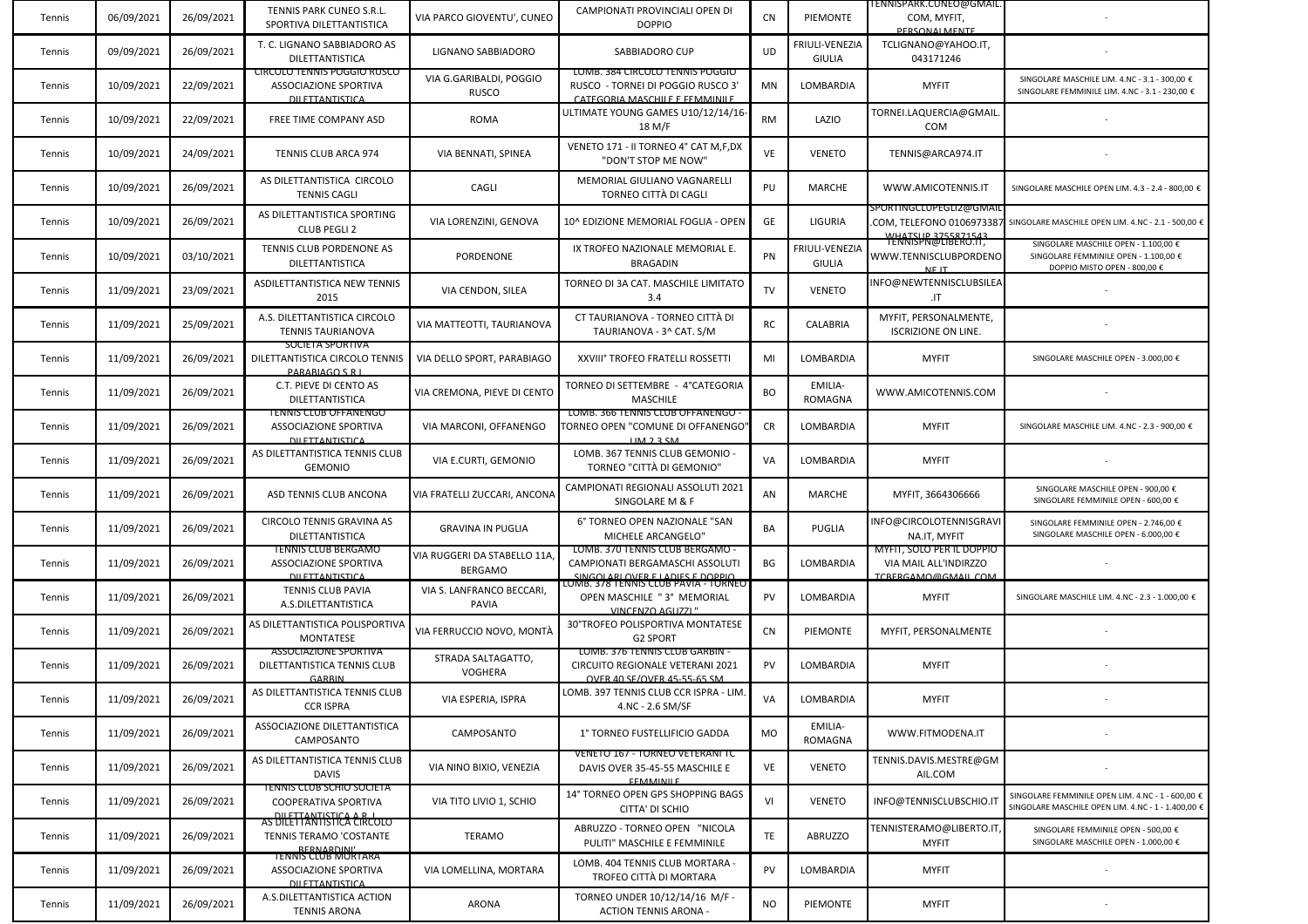| Tennis | 11/09/2021 | 26/09/2021 | PIANBOSCO VILLAGE ASD                                                             | <b>SUPERIORE</b>                                      | VIA F.LLI KENNEDY, VENEGONO TLOMB. 417 PIANBOSCO VILLAGE - TORNEO<br>3^ CATEGORIA              | VA        | LOMBARDIA                 | <b>MYFIT</b>                                                                        |                                                                                                                                           |
|--------|------------|------------|-----------------------------------------------------------------------------------|-------------------------------------------------------|------------------------------------------------------------------------------------------------|-----------|---------------------------|-------------------------------------------------------------------------------------|-------------------------------------------------------------------------------------------------------------------------------------------|
| Tennis | 11/09/2021 | 26/09/2021 | <b>CIRCOLO TENNIS PINEROLO</b><br>ASSOCIAZIONE SPORTIVA<br>DILETTANTISTICA        | PIAZZA MATTEOTTI, PINEROLO                            | PINEROLESI DI TENNIS 4^ CAT. M/F                                                               | TO        | PIEMONTE                  | FENNIS.PINEROLO@LIBERO.IT<br>, MYFIT                                                |                                                                                                                                           |
| Tennis | 11/09/2021 | 26/09/2021 | <b>CIRCOLO TENNIS PINEROLO</b><br>ASSOCIAZIONE SPORTIVA<br>DILETTANTISTICA        | PIAZZA MATTEOTTI, PINEROLO                            | PINEROLESI DI TENNIS                                                                           | TO        | PIEMONTE                  | <b>FENNIS.PINEROLO@LIBERO.I</b><br>, MYFIT                                          | SINGOLARE FEMMINILE OPEN LIM. 3.5 - 1 - 600,00 €<br>SINGOLARE MASCHILE OPEN LIM. 3.5 - 1 - 1.400,00 €                                     |
| Tennis | 11/09/2021 | 26/09/2021 | <b>CIRCOLO TENNIS PINEROLO</b><br>ASSOCIAZIONE SPORTIVA<br><b>DU ETTANTISTICA</b> | PIAZZA MATTEOTTI, PINEROLO                            | PINEROLESI DI TENNIS OVER 55                                                                   | TO        | PIEMONTE                  | <b>FENNIS.PINEROLO@LIBERO.IT</b><br>, MYFIT                                         |                                                                                                                                           |
| Tennis | 11/09/2021 | 26/09/2021 | TENNIS CLUB CARMIGNANO AS<br>DILETTANTISTICA                                      | CARMIGNANO                                            | TOS - T. 258 TORNEO GIOVANILE TC<br>CARMIGNANO                                                 | PO        | <b>TOSCANA</b>            | WWW.CRTOSCANA.ORG                                                                   |                                                                                                                                           |
| Tennis | 11/09/2021 | 26/09/2021 | ASSOCIAZIONE SPORTIVA<br>DILETTANTISTICA TENNIS GIAVENO                           | <b>GIAVENO</b>                                        | 5 TORNEO FIT GIAVENO M+F LIM 3.3                                                               | TO        | PIEMONTE                  | <b>MYFIT</b>                                                                        |                                                                                                                                           |
| Tennis | 11/09/2021 | 26/09/2021 | A.S.DILETTANTISTICA<br><b>COSMOPOLITAN TENNIS TIRRENIA</b>                        | PISA                                                  | TOS - T. 262 TORNEO SETTEMBRE 2021                                                             | PI        | <b>TOSCANA</b>            | PERSONALMENTE, GETOL                                                                |                                                                                                                                           |
| Tennis | 11/09/2021 | 26/09/2021 | AS DILETTANTISTICO TENNIS<br>MISANO OUT                                           | MISANO ADRIATICO                                      | MISANO MASCHILE TERZA CATEGORIA                                                                | <b>RN</b> | EMILIA-<br><b>ROMAGNA</b> | SITO AMICO TENNIS                                                                   |                                                                                                                                           |
| Tennis | 11/09/2021 | 26/09/2021 | <b>FENNIS PARK OVADA ASSOCIAZIONE</b><br>SPORTIVA DILETTANTISTICA                 | <b>OVADA</b>                                          | TORNEO CITTÀ DI OVADA                                                                          | AL        | PIEMONTE                  | LEOPOLDOBARZI@GMAIL.CO<br>M                                                         |                                                                                                                                           |
| Tennis | 11/09/2021 | 26/09/2021 | <b>ASSOCIAZIONE SPORTIVA</b><br>DILETTANTISTICA SPORT TIME<br><b>LACCHIARELLA</b> | VIA DANTE ALIGHIERI,<br>LACCHIARELLA                  | LOMB. 415 SPORT TIME LACCHIARELLA<br>TORNEO DI SETTEMBRE SING MASCH 3.1                        | MI        | LOMBARDIA                 | <b>MYFIT</b>                                                                        |                                                                                                                                           |
| Tennis | 11/09/2021 | 30/09/2021 | IVREA TENNIS ACADEMY S.S.D.<br>A.R.L.                                             | <b>ALBIANO D'IVREA</b>                                | TORNEO OPEN LIM. 2.4 MAS./FEM.                                                                 | TO        | PIEMONTE                  | INFO@IVREATENNISACADEM<br>Y.IT, MYFIT, PERSONALMENTE                                |                                                                                                                                           |
| Tennis | 11/09/2021 | 03/10/2021 | COUNTRY SPORT VILLAGE S.S.D.<br>A.R.L.                                            | STRADA COMUNIA, MIRABELLO<br><b>MONFERRATO</b>        | TORNEO DI FINE ESTATE                                                                          | AL        | PIEMONTE                  | <u>COUNTRYSPORTVILLAGE@LI</u><br>ERO.IT, MYFIT,<br>PERSONAL MENTE                   | SINGOLARE MASCHILE OPEN LIM. 4.NC - 3.1 - 300,00 €<br>SINGOLARE FEMMINILE OPEN LIM. 4.NC - 3.1 - 200,00 €                                 |
| Tennis | 11/09/2021 | 03/10/2021 | TENNIS COMUNALE VERULENGO<br>ASSOCIAZIONE SPORTIVA<br><b>DILETTANTISTICA</b>      | <b>VEROLENGO</b>                                      | TORNEO SETTEMBRE 2021                                                                          | TO        | PIEMONTE                  | <b>MYFIT</b>                                                                        |                                                                                                                                           |
| Tennis | 11/09/2021 | 10/10/2021 | SPORT VILLAGE BERTOLLA SOCIETÀ<br>SPORTIVA DILETTANTISTICA A R.L.                 | <b>TORINO</b>                                         | 2 ° MEMORIAL GIUSEPPE MINNITI                                                                  | TO        | PIEMONTE                  | <u>SVBTORNET@SPORTVILLAGEB</u><br>ERTOLLA.IT, MYFIT,<br>PERSONAL MENTE              |                                                                                                                                           |
| Tennis | 11/09/2021 | 10/10/2021 | SISPORT SPA SOCIETA' SPORTIVA<br>DILETTANTISTICA                                  | <b>TORINO</b>                                         | SISPORT WEEKEND - NC - 2.1 CAT M/F                                                             | TO        | <b>PIEMONTE</b>           | <b>MYFIT</b>                                                                        |                                                                                                                                           |
| Tennis | 12/09/2021 | 26/09/2021 | A.S.D. TENNIS ACADEMY COLLE<br><b>DIANA</b>                                       | <b>SUTRI</b>                                          | OPEN STRADOLCE.                                                                                | VT        | LAZIO                     | TACOLLEDIANA@GMAIL.COM<br>, MYFIT, LORENZO<br>3208020828<br>ASDCIRCOLOTENNISPETROST | SINGOLARE MASCHILE OPEN - 3.000,00 €                                                                                                      |
| Tennis | 12/09/2021 | 26/09/2021 | ASD CIRCOLO TENNIS PETROSINO                                                      | C.DA BAGGIANOTO SNC DIETRO<br>SCUOLA MEDIA, PETROSINO | "TROFEO VETERANI DEL TENNIS"                                                                   | TP        | <b>SICILIA</b>            | NO@GMAIL.COM,<br><b>DERSONALMENTE TEL</b>                                           |                                                                                                                                           |
| Tennis | 12/09/2021 | 26/09/2021 | <b>ASSOCIAZIONE SPORTIVA</b><br>DILETTANTISTICA SPORTIVAMENTE                     | VIA MARIO SCELBA / VIA PARINI,<br>CALTAGIRONE         | 6° MEMORIAL "SERAFINO GERBINO"                                                                 | CT        | <b>SICILIA</b>            | PORTIVAMENTE2007@GMA<br>L.COM, PERSONALMENTE,<br><b>WWWINFOTENNISCLUB</b>           |                                                                                                                                           |
| Tennis | 12/09/2021 | 26/09/2021 | ASD TENNIS CLUB CHIANCIANO<br>TERME                                               | <b>CHIANCIANO TERME</b>                               | TC CHIANCIANO TERME TERZA CAT. MF                                                              | <b>SI</b> | <b>TOSCANA</b>            | MYFIT, PERSONALMENTE                                                                |                                                                                                                                           |
| Tennis | 12/09/2021 | 03/10/2021 | <b>ASSOCIAZIONE SPORTIVA</b><br>DILETTANTISTICATENNIS CLUB<br>CERANO              | CERANO                                                | TC CERANO - CAMPIONATI PROVINCIALI<br>ASSOLUTI NOVARA 2/3/4 CAT. M/F                           | NO        | PIEMONTE                  | MYFIT, PERSONALMENTE                                                                |                                                                                                                                           |
| Tennis | 13/09/2021 | 26/09/2021 | AS DILETTANTISTICA TC<br>PORTOSCUSO 'SA CRUSCITTA'                                | VIA I MAGGIO, PORTOSCUSO                              | 9°TORNEO FIT CITTÀ DI PORTOSCUSO<br>"MEMORIAL LUCA SANTUS'                                     | SU        | SARDEGNA                  | MAIL.COM                                                                            | TENNISCLUBPORTOSCUSO@G SINGOLARE FEMMINILE OPEN LIM. 4.NC - 3.1 - 100,00 $\epsilon$<br>SINGOLARE MASCHILE OPEN LIM. 4.NC - 3.1 - 100,00 € |
| Tennis | 13/09/2021 | 26/09/2021 | ACCADEMIA TENNIS NAPOLI SS<br>DILETTANTISTICA ARL                                 | VIALE IV GIOCHI DEL<br>MEDITERRANEO, NAPOLI           | 1 TROFEO SIGEA                                                                                 | <b>NA</b> | CAMPANIA                  | <b>MYFIT</b>                                                                        | SINGOLARE MASCHILE OPEN - 1.499,00 €                                                                                                      |
| Tennis | 13/09/2021 | 26/09/2021 | A.S.D. CIRCOLO TENNIS SUVERETO                                                    | SUVERETO                                              | TOS - T. 269 TORNEO 3 CAT M/F<br>"MEMORIAL SARA CANESCHI"                                      | LI.       | <b>TOSCANA</b>            | <b>MYFIT</b>                                                                        | SINGOLARE MASCHILE OPEN LIM. 4.NC - 3.1 - 100,00 €<br>SINGOLARE FEMMINILE OPEN LIM. 4.NC - 3.1 - 100,00 €                                 |
| Tennis | 13/09/2021 | 26/09/2021 | AS DILETTANTISTICA JUNIOR TENNIS<br>CASTROVILLARI                                 | C.DA PIANO DELLE ROSE.<br>CASTROVILLARI               | JUNIOR TENNIS CASTROVILLARI - VI<br>TORNEO OPEN JUNIOR TENNIS<br>CASTROVILLARL, S/M.F FURO 600 | <b>CS</b> | CALABRIA                  | MYFIT, PERSONALMENTE,<br><b>ISCRIZIONE ON LINE.</b>                                 | SINGOLARE MASCHILE OPEN - 600,00 €                                                                                                        |
| Tennis | 13/09/2021 | 03/10/2021 | MEZZALUNA ASSOCIAZIONE<br>POLISPORTIVA DILETTANTISTICA                            | VILLANOVA D'ASTI                                      | TORNEO GIOVANILE MEZZALUNA                                                                     | AT        | PIEMONTE                  | ERIKA.CULASSO@HOTMAIL.IT<br>, MYFIT, PERSONALMENTE                                  |                                                                                                                                           |
| Tennis | 13/09/2021 | 11/10/2021 | ASSOCIAZIONE SPORTIVA<br>DILETTANTISTICA 'I GABBIANI'                             | ROMA                                                  | <b>16MA EDIZIONE TORNEO PROMATCH</b>                                                           | <b>RM</b> | LAZIO                     | <b>GABBIANISPORTINGCLUB@LI</b><br>BERO.IT                                           |                                                                                                                                           |
| Tennis | 15/09/2021 | 25/09/2021 | CENTRO SPORTIVO IL MILANINO<br>ASD                                                | VIA PONTE PIER, VILLANUOVA<br><b>SUL CLISI</b>        | TORNEO OPEN MILANINO SPORTING CLUB<br>- LINEASTILE                                             | <b>BS</b> | LOMBARDIA                 | <b>MYFIT</b>                                                                        | SINGOLARE FEMMINILE OPEN - 1.500,00 €<br>SINGOLARE MASCHILE OPEN - 6.000,00 €                                                             |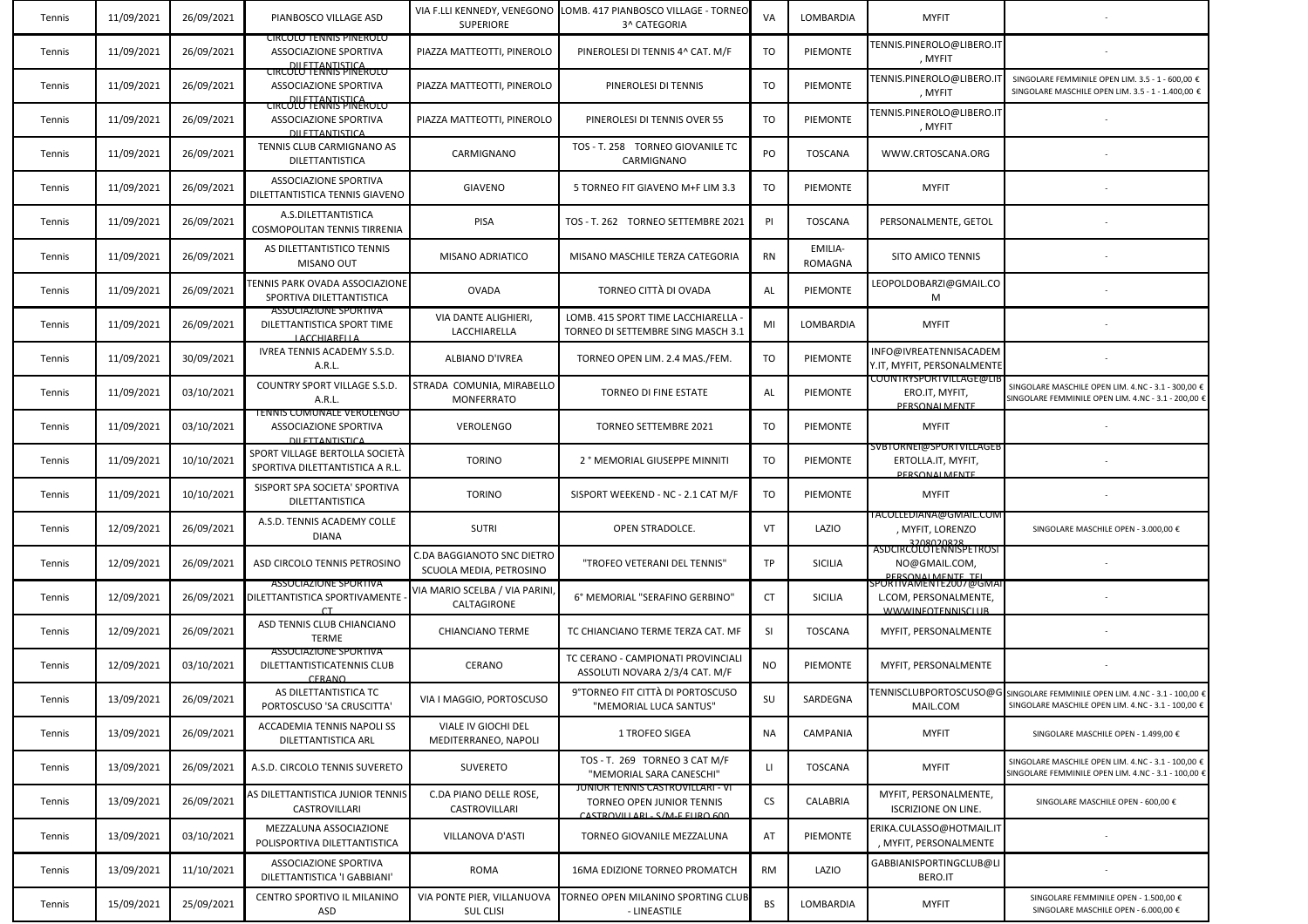| Tennis | 15/09/2021 | 03/10/2021 | <b>ASD EMPIRE TENNIS</b>                                                                     | VIA DEGLI ALDOBRANDESCHI,<br>ROMA                  | 2 TORNEO SERALE EMPIRE MASCHILE E<br><b>FEMMINILE</b>                          | <b>RM</b> | LAZIO                           | STEFANODONATI45@HOTMA<br>IL.IT, MYFIT                                                                    |                                                                                                           |
|--------|------------|------------|----------------------------------------------------------------------------------------------|----------------------------------------------------|--------------------------------------------------------------------------------|-----------|---------------------------------|----------------------------------------------------------------------------------------------------------|-----------------------------------------------------------------------------------------------------------|
| Tennis | 16/09/2021 | 25/09/2021 | CENTRO SPORTIVO IL MILANINO<br>ASD                                                           | VIA PONTE PIER, VILLANUOVA<br><b>SUL CLISI</b>     | <b>TORNEO OPEN</b>                                                             | BS        | LOMBARDIA                       | <b>MYFIT</b>                                                                                             |                                                                                                           |
| Tennis | 16/09/2021 | 26/09/2021 | AS DILETTANTISTICA ERACLE                                                                    | VIA CADUTI SUL LAVORO,<br><b>RACALE</b>            | <b>TORNEO TENIIS CLUB ERACLE</b>                                               | LE        | <b>PUGLIA</b>                   | PESCHIULLIVALENTINO@GM<br>AIL.COM, MYFIT                                                                 | SINGOLARE MASCHILE OPEN LIM. 4.NC - 3.1 - 400,00 €                                                        |
| Tennis | 16/09/2021 | 26/09/2021 | ASS. SPORT. DILETTANTISTICA<br>POLISPORTIVA BOZZOLESE                                        | VIA DEL DOSSO, BOZZOLO                             | TROFEO CITTA' DI BOZZOLO SINGOLARE<br>MASCHILE DI TERZA CATEGORIA              | <b>MN</b> | LOMBARDIA                       | <b>MYFIT</b>                                                                                             |                                                                                                           |
| Tennis | 16/09/2021 | 26/09/2021 | CENTRO TENNIS ARGENTA<br>ASSOCIAZIONE SPORTIVA<br>DILETTANTISTICA                            | ARGENTA                                            | CAMPIONATI PROVINCIALI OPEN<br>SINGOLARE M/F                                   | FE.       | EMILIA-<br>ROMAGNA              | WWW.AMICOTENNIS.COM                                                                                      |                                                                                                           |
| Tennis | 16/09/2021 | 28/09/2021 | ASSOCIAZIONE TENNIS OLIMPICA<br>DOSSOBUONO A.S.<br><b>DU ETTANTISTICA</b>                    | VIA BRIGATE ALPINE,<br>VILLAFRANCA DI VERONA       | TORNEO 3° CAT M/F - AT OLIMPICA<br><b>DOSSOBUONO</b>                           | <b>VR</b> | <b>VENETO</b>                   | TORNEIDOSSOBUONO@LIBER<br>O.IT                                                                           |                                                                                                           |
| Tennis | 16/09/2021 | 29/09/2021 | ASSOCIAZIONE SPORTIVA<br>DILETTANTISTICA TENNIS MEDICINA                                     | <b>MEDICINA</b>                                    | 4^FROFEO GUGLIELMO GRILLINI                                                    | BO        | EMILIA-<br><b>ROMAGNA</b>       | AMICOTENNIS.COM                                                                                          |                                                                                                           |
| Tennis | 16/09/2021 | 02/10/2021 | ASSOCIAZIONE SPORTIVA<br>DILETTANTISTICA POLISPORTIVA<br><b>EORNAC</b>                       | VIA FORNACI, 84 BRESCIA                            | 14° TROFEO INDUSTRIALE GOMMA                                                   | BS        | LOMBARDIA                       | MYFII, WHATSAPF<br>3270396131 SOLO PER IL<br><b>DOPPIO</b>                                               | SINGOLARE MASCHILE OPEN LIM. 4.NC - 3.1 - 900,00 €<br>DOPPIO MASCHILE OPEN LIM. 4.NC - 3.1 - 700,00 €     |
| Tennis | 16/09/2021 | 03/10/2021 | <b>CIRCOLO TENNIS SCANDICCI</b><br>ASSOCIAZIONE SPORTIVA<br>DILETTANTISTICA                  | <b>SCANDICCI</b>                                   | TOS - T. 260 CAMPIONATI TOSCANI<br><b>VETERANI OUTDOOR</b>                     | FI.       | <b>TOSCANA</b>                  | <b>MYFIT</b>                                                                                             |                                                                                                           |
| Tennis | 16/09/2021 | 10/10/2021 | <u> HALIA SPORT POLISPORTIVA</u><br>ASSOCIAZIONE SPORTIVA<br><b>DILETTANTISTICA</b>          | VIA LAGUNA, ALTIVOLE                               | TROFEO PROGRESS PROFILE                                                        | TV        | <b>VENETO</b>                   | TENNISCLUBALTIVOLE@GMAI<br>L.COM                                                                         |                                                                                                           |
| Tennis | 17/09/2021 | 26/09/2021 | S.G.T. SPORT SOC. SPORTIVA<br>DILETTANTISTICA A R.L.                                         | VIA CIAFARDA, SNC, SAN<br><b>GIOVANNI TEATINO</b>  | ABRUZZO - TROFEO D'AUTUNNO SGT<br><b>SPORT 2021</b>                            | CH        | <b>ABRUZZO</b>                  | TENNIS@SGTSPORT.IT, WAPP<br>328 8660802                                                                  |                                                                                                           |
| Tennis | 17/09/2021 | 26/09/2021 | ESPERIA TENNIS ACADEMY LIGURIA<br><b>ASD</b>                                                 | ANDORA                                             | TORNEO DI 3CAT FINE ESTATE                                                     | <b>SV</b> | LIGURIA                         | PERSONALMENTE,<br>3913528989 3669305376                                                                  |                                                                                                           |
| Tennis | 17/09/2021 | 26/09/2021 | <b>TC COMUNE DI BOLZANO</b><br>ASSOCIAZIONE SPORTIVA<br><b><i><u>DILETTANTISTICA</u></i></b> | BOLZANO, VIALE P.E. DI SAVOIA<br>11                | TORNEO 3-4-NC TC COMUNE DI BOLZANO                                             | BZ        | <u>TRENTINO-ALTO</u>            | 0471 271897,<br>ADIGE/SÜDTIRO INFO@TENNISCOMUNE.BZ.IT<br>MYELT ONLINE SUL SITO<br>BENEDETTACARTA87@GMAII | SINGOLARE MASCHILE OPEN LIM. 4.NC - 3.1 - 700,00 €<br>SINGOLARE FEMMINILE OPEN LIM. 4.NC - 3.1 - 300,00 € |
| Tennis | 17/09/2021 | 26/09/2021 | AS DILETTANTISTICA COSTA DI<br>SOPRA 2                                                       | VIA MARGHINE 2, QUARTU<br>SANT'ELENA               | 7° MEMORIAL "CESARE CARTA"                                                     | CA        | SARDEGNA                        | .COM, MYFIT,<br><b>WWW TENNISCOSTADISOPR</b>                                                             |                                                                                                           |
| Padel  | 18/09/2021 | 26/09/2021 | <b>CIRCOLO TENNIS PINEROLO</b><br>ASSOCIAZIONE SPORTIVA<br>DILETTANTISTIC                    | PIAZZA MATTEOTTI, PINEROLO                         | PINEROLESI DI PADEL                                                            | TO        | PIEMONTE                        | TENNIS.PINEROLO@LIBERO.I'                                                                                | DOPPIO FEMMINILE OPEN LIM. 4.NC - 1 - 350,00 €<br>DOPPIO MASCHILE OPEN LIM. 4.NC - 1 - 650,00 €           |
| Tennis | 18/09/2021 | 26/09/2021 | <b>ASSOCIAZIONE SPORTIVA</b><br>DILETTANTISTICA CENTRO TENNIS<br><b>RAILARIO 1974</b>        | VIA SANDRO PERTINI, BALLABIO                       | LOMB. 368 CENTRO TENNIS BALLABIO<br>1974 - VIº TROFEO "GIANNI FIORETTA'        | LC        | LOMBARDIA                       | <b>MYFIT</b>                                                                                             |                                                                                                           |
| Tennis | 18/09/2021 | 26/09/2021 | SCUOLA TENNIS LE QUERCE A.S.D.                                                               | VIA RONCHETTO, CASORATE<br><b>SEMPIONE</b>         | MASTER FINALE CIRCUITO HEAD 2021                                               | VA        | LOMBARDIA                       | <b>MYFIT</b>                                                                                             |                                                                                                           |
| Tennis | 18/09/2021 | 26/09/2021 | CIRCOLO TENNIS TARANTO AS<br>DILETTANTISTICA                                                 | <b>TARANTO</b>                                     | <b>TORNEO TENNIS "MEMORIAL</b><br><b>GIANFRANCO TROISE"</b>                    | TA        | PUGLIA                          | TENNISTARANTO@GMAIL.CO<br>М                                                                              |                                                                                                           |
| Tennis | 18/09/2021 | 28/09/2021 | POLISPORTIVA AICS FERRANTE<br>GONZAGA A.S. DILETTANTISTICA                                   | <b>GUASTALLA</b>                                   | 18° TROFEO AICS CITTÀ DI GUASTALLA<br>MASCHILE 3^ CATEGORIA LIM. 3.1           | RE        | EMILIA-<br><b>ROMAGNA</b>       | WWW.AMICOTENNIS.COM                                                                                      |                                                                                                           |
| Tennis | 18/09/2021 | 28/09/2021 | CIRCOLO TENNIS AREZZO SOC.COOP<br>DIL RESP.LIMITATA                                          | AREZZO                                             | TORNEO SINGOLARE MASCHILE OVER 45<br>$50 - 55$                                 | AR        | <b>TOSCANA</b>                  | <b>MYFIT</b>                                                                                             |                                                                                                           |
| Tennis | 18/09/2021 | 02/10/2021 | AS DILETTANTISTICA TENNIS CLUB<br><b>FIUME VENETO</b>                                        | <b>FIUME VENETO</b>                                | 39° TROFEO BO-FROST * FEMMINILE                                                | PN        | FRIULI-VENEZIA<br>GIULIA        | <u> ICHUMEVENETO@GMAIL.CO</u><br>M, PERSONALMENTE, 340                                                   |                                                                                                           |
| Tennis | 18/09/2021 | 02/10/2021 | AS DILETTANTISTICA CIRCOLO<br>FERRIERA DI SERVOLA                                            | VIA SAL LORENZO IN SELVA,<br><b>TRIESTE</b>        | TORNEO DI QUARTA CATEGORIA E NC                                                | TS        | FRIULI-VENEZIA<br><b>GIULIA</b> | CIRCOLOFERRIERA@LIBERO.I<br>T DERSONALMENTE                                                              |                                                                                                           |
| Tennis | 18/09/2021 | 02/10/2021 | ASD OLIMPIA CENTER                                                                           | SORA                                               | "TROFEO OLIMPIA CENTER"                                                        | <b>FR</b> | LAZIO                           | INFO.OLIMPIACENTER@LIBER<br>O.IT, MYFIT,<br>PERSONAL MENTE                                               |                                                                                                           |
| Tennis | 18/09/2021 | 03/10/2021 | GRUPPO SPORTIVO FADIGATI-<br>ASSOCIAZIONE SPORTIVA<br><b>DILETTANTISTICA</b>                 | VIA S FRANCESCO D'ASSISI,<br><b>CICOGNOLO</b>      | LOMB. 350 GRUPPO SPORTIVO FADIGATI<br>TROFEO ELIMPIANTI 3°-4° CATEGORIA SM     | CR        | LOMBARDIA                       | <b>MYFIT</b>                                                                                             | SINGOLARE MASCHILE LIM. 4.NC - 3.1 - 600,00 €                                                             |
| Tennis | 18/09/2021 | 03/10/2021 | ASDILETTANTISTICA L'OASI DI FUORI<br><b>MILANO</b>                                           | STRADA PER CORRADINA,<br><b>FERRERA ERBOGNONE</b>  | LOMB. 374 L'OASI DI FUORI MILANO -<br>CAMPIONATI PROVINCIALI FEMMINILI<br>2021 | PV        | LOMBARDIA                       | MYFII, SOLO PER IL DOPPIO<br>VIA MAIL ALL'INDIRIZZO:<br>CIPAD@LIRERO IT_CELL:                            |                                                                                                           |
| Tennis | 18/09/2021 | 03/10/2021 | A.S.DILETTANTISTICA DEMA SPORT<br>2001 - SEZ.T.C.BRESSANA                                    | VIA PER CASTELNUOVO SCRIVIA<br><b>CASEI GEROLA</b> | LOMB. 382 DEMA SPORT 2001 - TORNEO<br>WEEK-END D'AUTUNNO                       | PV        | LOMBARDIA                       | <b>MYFIT</b>                                                                                             |                                                                                                           |
| Tennis | 18/09/2021 | 03/10/2021 | AS DILETTANTISTICA NUOVO C.T.<br>PORTO SANT'ELPIDIO                                          | LUNGOMARE EUROPA, PORTO<br>SANT'ELPIDIO            | FRATELLI PETROCCHI PELLI.                                                      | FM        | MARCHE                          | .TPORTOSANTELPIDIO@GMA<br>IL.COM, MYFIT,<br><b>DERSONALMENTE</b>                                         | SINGOLARE MASCHILE OPEN LIM. 4.4 - 1 - 2.000,00 €                                                         |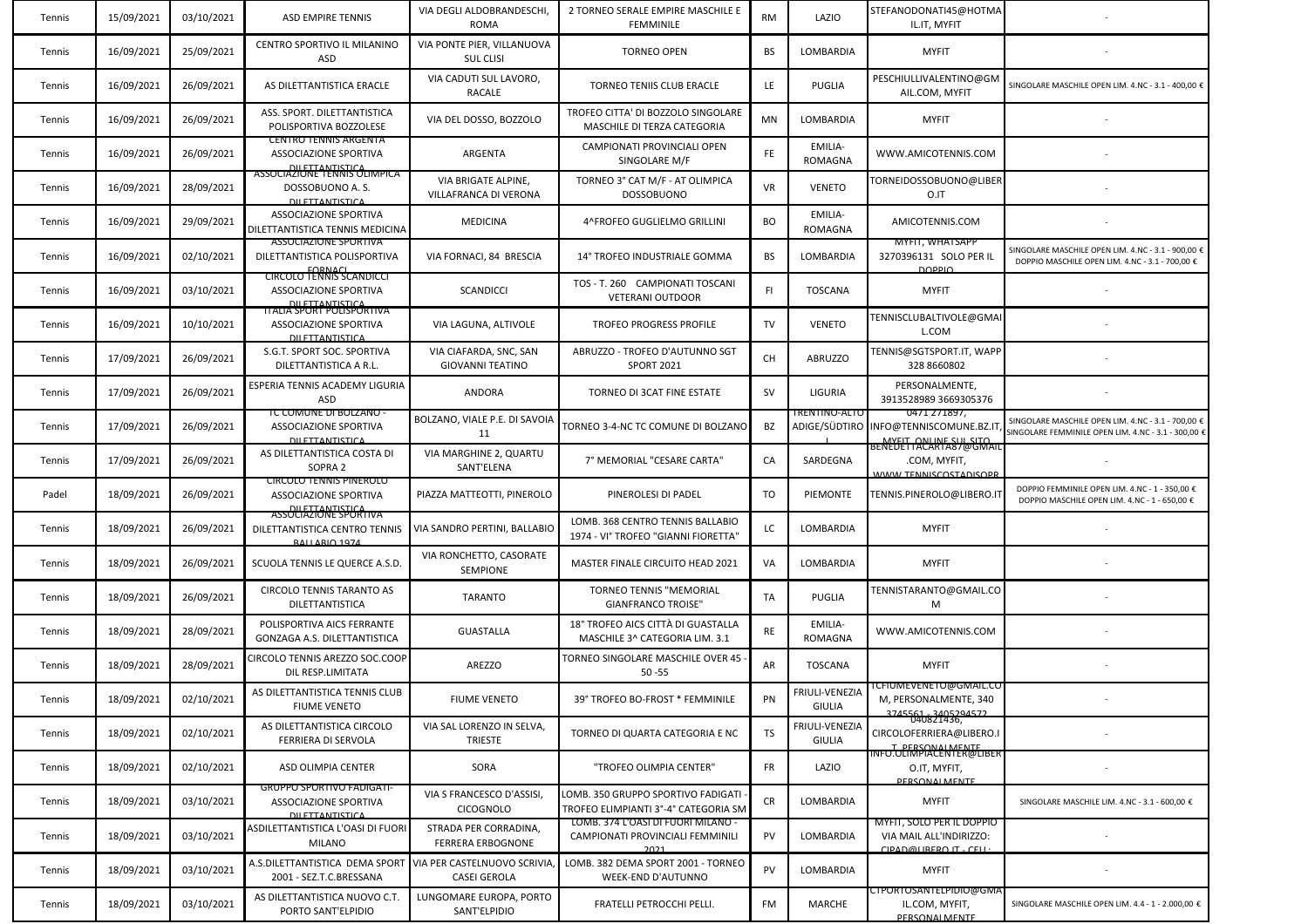| Tennis     | 18/09/2021 | 03/10/2021 | ASSOCIAZIONE SPORTIVA<br>DILETTANTISTICA TENNIS NERVIANO                        | VIA SANT'ANNA, NERVIANO                             | LOMB. 386 TENNIS NERVIANO - TORNEO<br>NERVIANO LIM 2.4 S.M                                                               | MI           | LOMBARDIA                 | <b>MYFIT</b>                                                                                         |                                                                                                           |
|------------|------------|------------|---------------------------------------------------------------------------------|-----------------------------------------------------|--------------------------------------------------------------------------------------------------------------------------|--------------|---------------------------|------------------------------------------------------------------------------------------------------|-----------------------------------------------------------------------------------------------------------|
| Tennis     | 18/09/2021 | 03/10/2021 | TENNIS CLUB ABBIATEGRASSO AS<br>DILETTANTISTICA                                 | VIA CASSINA CERINA DELLA<br>MENSA, ABBIATEGRASSO    | LOMB. 405 TENNIS CLUB ABBIATEGRASSO<br>TORNEO "PROGETTO SERRAMENTI"<br>SINGOLARE MASCHILE LIM 3.3                        | MI           | LOMBARDIA                 | <b>MYFIT</b>                                                                                         |                                                                                                           |
| Tennis     | 18/09/2021 | 03/10/2021 | <b>ESC SS DILETTANTISTICA S.R.L.</b>                                            | SPALTO SAN MARCO, BRESCIA                           | LOMB. 406 ESC SS DILETTANTISTICA -<br>TROFEO UNIDEA ASSICURAZIONI                                                        | BS           | LOMBARDIA                 | <b>MYFIT</b>                                                                                         | SINGOLARE FEMMINILE LIM. 4.NC - 4.1 - 300,00 €<br>SINGOLARE MASCHILE LIM. 4.NC - 4.1 - 500,00 €           |
| Tennis     | 18/09/2021 | 03/10/2021 | A.S.DILETTANTISTICA SPORTING<br>TENNIS CLUB ACQUI TERME                         | VIALE DONATI, ACQUI TERME                           | 6° TROFEO STECAT                                                                                                         | AL           | PIEMONTE                  | ASD.STECAT@GMAIL.COM,<br>MYFIT, PERSONALMENTE                                                        |                                                                                                           |
| Tennis     | 18/09/2021 | 03/10/2021 | AS DILETTANTISTICA T.C.VALPELLICE                                               | <b>TORRE PELLICE</b>                                | TORNEO DI CHIUSURA 2021                                                                                                  | TO           | PIEMONTE                  | MYFIT, PERSONALMENTE                                                                                 |                                                                                                           |
| Tennis     | 18/09/2021 | 03/10/2021 | AS DILETTANTISTICA TENNIS CHIETI                                                | STRADA MADONNA DELLA<br>VITTORIA, CHIETI            | ABRUZZO-TENNIS CHIETI 4^ E 3^ CAT<br>M/F                                                                                 | CH           | <b>ABRUZZO</b>            | MYFIT, PERSONALMENTE                                                                                 |                                                                                                           |
| Tennis     | 18/09/2021 | 03/10/2021 | <b>ASSOCIAZIONE SPORTIVA</b><br>DILETTANTISTICA CIRCOLO TENNIS<br>CANTLI'       | <b>CORSO EUROPA 5</b>                               | TORNEO OPEN A.S.D. TENNIS CANTU' M+I                                                                                     | CO           | LOMBARDIA                 | <b>MYFIT</b>                                                                                         | SINGOLARE MASCHILE OPEN - 1.500,00 €<br>SINGOLARE FEMMINILE OPEN - 1.000,00 €                             |
| Tennis     | 18/09/2021 | 03/10/2021 | SAINT PATRICK RACQUET COUNTRY<br>CLUB S.R.L.                                    | VIALE UNGHERIA, ANGERA                              | LOMB. 416 SAINT PATRICK RACQUET<br>COUNTRY CLUB - TROFEO GIOIELLERIA<br><b><i>EONTANA VARESE</i></b>                     | VA           | LOMBARDIA                 | <b>MYFIT</b>                                                                                         |                                                                                                           |
| Tennis     | 18/09/2021 | 03/10/2021 | A.S. DILETTANTISTICA LA FIORITA<br><b>TENNIS CLUB</b>                           | SCANDICCI                                           | <b>3CAT MEMORIAL C.ROMOLI</b>                                                                                            | FL.          | <b>TOSCANA</b>            | <b>MYFIT</b>                                                                                         |                                                                                                           |
| Tennis     | 18/09/2021 | 03/10/2021 | AS DILETTANTISTICA C.T.'<br>F.BERETTI ' - GROTTAMMARE ( AP                      | GROTTAMMARE                                         | <b>MEMORIAL BERETTI</b>                                                                                                  | AP           | MARCHE                    | <b>MYFIT</b>                                                                                         |                                                                                                           |
| Tennis     | 18/09/2021 | 03/10/2021 | AS DILETTANTISTICA TENNIS<br>BEDIZZOLE                                          | VIA FERRAMOLA, BEDIZZOLE                            | MEMORIAL GIANNI COLETTA                                                                                                  | BS           | LOMBARDIA                 | <b>MYFIT</b>                                                                                         |                                                                                                           |
| Tennis     | 18/09/2021 | 10/10/2021 | <b>ASSOCIAZIONE SPORTIVA</b><br>DILETTANTISTICA SPORTING CLUB<br><b>EOSSANO</b> | <b>FOSSANO</b>                                      | <b>SPORTING CUB</b>                                                                                                      | <b>CN</b>    | PIEMONTE                  | <b>MYFIT</b>                                                                                         |                                                                                                           |
| Tennis     | 19/09/2021 | 09/10/2021 | AS DILETTANTISTICA TENNIS CLUB<br>CIRIE'                                        | CIRIÈ                                               | 3 TORNEO D'AUTONNO TC CIRIE<br>SING.M/F E DOPPIO MISTO MONTEPREMI<br>$500$ FLIRO                                         | TO           | PIEMONTE                  | <b>FENNISCLUBCIRIE@LIBERO.IT</b><br><b>MYFIT</b>                                                     | SINGOLARE MASCHILE OPEN LIM. 4.NC - 2.5 - 200,00 €<br>SINGOLARE FEMMINILE OPEN LIM. 4.NC - 2.5 - 300,00 € |
| Padel      | 20/09/2021 | 26/09/2021 | F.I.P.                                                                          | <b>TORREON</b>                                      | CAMPIONATIO DEL MONDO GIOVANILI                                                                                          | EE           | <b>MESSICO</b>            | https://www.padelfip.com/co<br>mpetition-2021/                                                       |                                                                                                           |
| Padel      | 20/09/2021 | 26/09/2021 | PADDLE FIRENZE A.S.D                                                            | VIA, FIRENZE                                        | <u> 10S - 1. 231 - CAMPIONATI TOSCANI OVER</u><br>35 40 45 50 55 OUTDOOR MASCHILE E<br><b>EFMMINILE OLVMDLIS FIRENZE</b> | FI.          | <b>TOSCANA</b>            | WWW.CRTOSCANA.ORG                                                                                    |                                                                                                           |
| Padel      | 20/09/2021 | 26/09/2021 | SCUOLA PADEL VITERBO                                                            | STRADA TEVERINA KM 7,<br><b>VITERBO</b>             | TORNEO CITTA' DI VITERBO                                                                                                 | VT           | LAZIO                     | SCUOLAPADELVITERBO@GM<br>AIL.COM, PERSONALMENTE                                                      |                                                                                                           |
| Padel      | 20/09/2021 | 26/09/2021 | K SPORT ACADEMY SSD ARL<br><b>TRIGGIANO</b>                                     | VIA PIRELLI, TRIGGIANO                              | 5° TORNEO CUPRA                                                                                                          | BA           | PUGLIA                    | INFO@PALAKENDRO.IT                                                                                   |                                                                                                           |
| Padel      | 20/09/2021 | 26/09/2021 | <b>BORGO PADEL ASD</b>                                                          | VIA CARLO AGOSTI, PIACENZA                          | CAMPIONATI PROVINCIALI DI PADEL<br>PIACENZA DM DF                                                                        | PC           | EMILIA-<br><b>ROMAGNA</b> | HTTPS://AMICOTENNIS.COM/                                                                             |                                                                                                           |
| Tennis     | 20/09/2021 | 25/09/2021 | AS DILETTANTISTICA CIRCOLO<br><b>TENNIS GROTTAGLIE</b>                          | GROTTAGLIE                                          | CAMPIONATI REGIONALI VETERANI 2021<br>VIII GRAND PRIX VETERANI 2021                                                      | TA           | PUGLIA                    | INFO@CIRCOLOTENNISGROT<br>TAGLIE.IT, MYFIT                                                           |                                                                                                           |
| Tennis     | 20/09/2021 | 03/10/2021 | AS DILETTANTISTICA TENNIS CLUB<br>M. CATUOGNO                                   | VIA MARCO CLAUDIO<br>MARCELLO, MONTEPAONE           | TC CATUOGNO - OPEN 2° MEMORIAL<br>FRANCESCA LIDONNICI S/M D/M €1450                                                      | CZ           | CALABRIA                  | MYFIT, PERSONALMENTE,<br><b>ISCRIZIONE ON LINE.</b>                                                  | DOPPIO MASCHILE OPEN - 500,00 €<br>SINGOLARE MASCHILE OPEN - 950,00 €                                     |
| Tennis     | 20/09/2021 | 03/10/2021 | AS DILETTANTISTICA SOCIAL TENNIS<br><b>CLUB</b>                                 | CAVA DE' TIRRENI                                    | OPEN 2021 "MATTEO BALDI" CITTÀ DI<br>CAVA DE' TIRRENI                                                                    | <b>SA</b>    | CAMPANIA                  | TORNEO.STC1937@GMAIL.C<br>OM, MYFIT                                                                  | SINGOLARE MASCHILE OPEN LIM. 4.1 - 1 - 3.750,00 €                                                         |
| Tennis     | 20/09/2021 | 03/10/2021 | CIRCOLO TENNIS CASTIGLIONE DEI<br>PEPOLI AS DILETTANTISTICA                     | CASTIGLIONE DEI PEPOLI                              | TORNEO OPEN - 2° MEMORIAL FIORENZO<br>LAZZARINI                                                                          | <b>BO</b>    | EMILIA-<br><b>ROMAGNA</b> | WWW.AMICOTENNIS.COM                                                                                  |                                                                                                           |
| Tennis     | 20/09/2021 | 03/10/2021 | CIRCOLO TENNIS MACOMER AS<br>DILETTANTISTICA                                    | VIA EMILIO LUSSU N. 1 LOCALITA<br>SCALARBA, MACOMER | III° OPEN D'AUTUNNO CITTA' DI<br><b>MACOMER</b>                                                                          | <b>NU</b>    | SARDEGNA                  | CIRCOLOTENNISMACOMER@<br>LIBERO.IT, MYFIT                                                            |                                                                                                           |
| Padel      | 21/09/2021 | 26/09/2021 | TBD                                                                             | <b>TORINO</b>                                       | TORNEO INTERNAZIONALE FIP RISE                                                                                           | TO           | PIEMONTE                  | https://www.padelfip.com/co<br>mpetition-2021/                                                       |                                                                                                           |
| Tennis     | 21/09/2021 | 10/10/2021 | AS DILETTANTISTICA CIRCOLO<br><b>TENNIS CASTENASO</b>                           | CASTENASO                                           | CAMPIONATI PROVINCIALI VETERANI<br>BOLOGNA - OVER 45 MASCHILE E OVER 55<br><b>MASCHILE</b>                               | BO           | EMILIA-<br>ROMAGNA        | WWW.AMICOTENNIS.COM                                                                                  |                                                                                                           |
| Wheelchair | 22/09/2021 | 26/09/2021 | SPORT INSIEME                                                                   |                                                     | <b>TORNEO OPEN</b>                                                                                                       | $\mathsf{H}$ | <b>TOSCANA</b>            | <u>S.I.L.</u><br><info@sportinsiemelivorno.it< td=""><td>€ 1.500</td></info@sportinsiemelivorno.it<> | € 1.500                                                                                                   |
| Padel      | 22/09/2021 | 26/09/2021 | VILLAFORTE TENNIS S.S.D. A.R.L.                                                 | VIA MATTEOTTI, SAN<br>SALVATORE MONFERRATO          | 1^ OPEN D'AUTUNNO VILLAFORTE PADEL                                                                                       | AL           | PIEMONTE                  | INFO@VILLAFORTETENNIS.IT<br>PERSONALMENTE                                                            | DOPPIO MASCHILE OPEN LIM. 4.NC - 1 - 1.800,00 €<br>DOPPIO FEMMINILE OPEN LIM. 4.NC - 1 - 1.200,00 €       |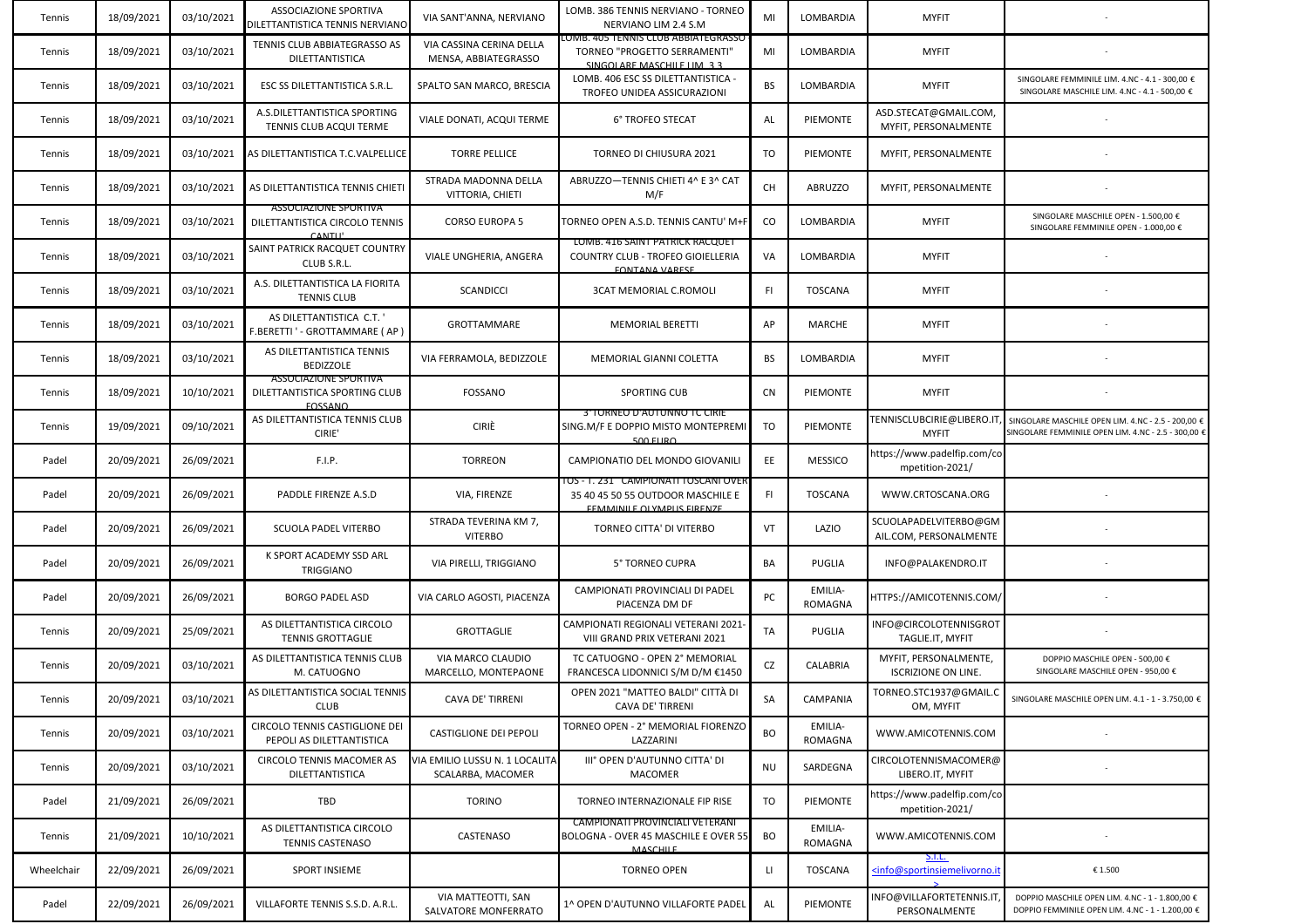| Tennis | 22/09/2021 | 03/10/2021 | AS DILETTANTISTICA CIRCOLO<br>TENNIS FRANCESCO BONAVITA -<br>CAMPORA SAN GIOVANNI             | VIA DELLE GINESTRE, AMANTEA                                       | CI BONAVITA - IV TROFEO CAMPORA<br>TENNIS CHALLENGE - 3^ CAT. S/M EURO<br>500                           | CS        | CALABRIA                        | MYFIT, PERSONALMENTE,<br><b>ISCRIZIONE ON LINE.</b>                     | SINGOLARE MASCHILE OPEN LIM. 4.NC - 3.1 - 500,00 €                                                        |
|--------|------------|------------|-----------------------------------------------------------------------------------------------|-------------------------------------------------------------------|---------------------------------------------------------------------------------------------------------|-----------|---------------------------------|-------------------------------------------------------------------------|-----------------------------------------------------------------------------------------------------------|
| Padel  | 23/09/2021 | 26/09/2021 | BOLASPORT SS DILETTANTISTICA                                                                  | ROMA                                                              | INTERNATIONAL PADEL EXPERIENCE 2021                                                                     | RM        | LAZIO                           | BOLAPADELCLUB@GMAIL.CO<br>M                                             |                                                                                                           |
| Tennis | 23/09/2021 | 03/10/2021 | AS DILETTANTISTICA TENNIS CLUB<br>ROSETO 'NINO BACCHETTA'                                     | VIA FONTE DELL'OLMO, ROSETO<br><b>DEGLI ABRUZZI</b>               | ABRUZZO - TORNEO DI IV CATEGORIA<br>"CITTÀ DELLE ROSE" MASCHILE E<br><b>EFMANINILE</b>                  | TE        | <b>ABRUZZO</b>                  | TCROSETO@LIBERO.IT, MYFIT                                               |                                                                                                           |
| Tennis | 23/09/2021 | 03/10/2021 | ASD SPORTING CLUB LA QUERCIA                                                                  | VIALE C.COLOMBO, PUTIGNANC                                        | OPEN LA QUERCIA PUTIGNANO "TROFEO<br><b>CAFFE ROMA</b> "                                                | BA        | PUGLIA                          | LAQUERCIATENNIS@GMAIL.C<br>OM, MYFIT                                    | SINGOLARE MASCHILE OPEN - 700,00 €<br>SINGOLARE FEMMINILE OPEN - 300,00 €                                 |
| Tennis | 23/09/2021 | 03/10/2021 | CIRCOLO TENNIS BARI AS<br>DILETTANTISTICA                                                     | BARI                                                              | 1° TROFEO BANCA WIDIBA - PORSCHE                                                                        | BA        | PUGLIA                          | DIRETTORESPORTIVO@CTBA<br>RI.IT, MYFIT                                  |                                                                                                           |
| Tennis | 23/09/2021 | 03/10/2021 | ASSOCIAZIONE SPORTIVA<br>DILETTANTISTICA LA FENICE                                            | VIA 2 GIUGNO, CASTEGNATO                                          | <b>CBS OPEN</b>                                                                                         | BS        | LOMBARDIA                       | <b>MYFIT</b>                                                            | SINGOLARE MASCHILE OPEN LIM. 3.5 - 2.1 - 2.500,00 €                                                       |
| Tennis | 23/09/2021 | 03/10/2021 | <b>ASSOCIAZIONE SPORTIVA</b><br>DILETTANTISTICA TENNIS CLUB<br><b>CASELLE</b>                 | VIA ALLE FABBRICHE, CASELLE<br><b>TORINESE</b>                    | <b>TORNEO OPEN FEMMINILE MEMORIAL</b><br>PIERANGELO MESSORIANO TENNIS CLUB<br><b>CASELLE</b>            | TO        | PIEMONTE                        | TENNISCLUBCASELLE@GMAIL<br>.COM, MYFIT                                  | SINGOLARE FEMMINILE OPEN - 1.490,00 €                                                                     |
| Padel  | 24/09/2021 | 26/09/2021 | CITY PADEL MILANO SSD ARL                                                                     | VIA ANNA MARIA ORTESE,<br><b>MILANO</b>                           | TORNEO OPEN CITY PADEL MILANO                                                                           | MI        | LOMBARDIA                       | TORNEI@CITYPADELMILANO.I                                                |                                                                                                           |
| Tennis | 24/09/2021 | 26/09/2021 | ASV MUEHLBACH SEKTION TENNIS<br>AS DILETTANTISTICA                                            | VIA BIRCHWALDWEG FRAZIONE<br>VALLES, RIO DI<br>PLISTERIA/MAHIRACH | RODEO 4A CAT. - ASV MUHELBACH                                                                           | BZ        | TRENTINO-ALTO<br>ADIGE/S◆DTIRO  | <b>MODULO DI ISCRIZIONE SU</b><br>WWW.MUHELBACH-<br><b>TENNIS IT</b>    |                                                                                                           |
| Tennis | 24/09/2021 | 26/09/2021 | SPORTING FOXALTA AS<br>DILETTANTISTICA                                                        |                                                                   | TROFEO CANTINE DE STEFANI                                                                               | VE        | <b>VENETO</b>                   |                                                                         |                                                                                                           |
| Tennis | 24/09/2021 | 26/09/2021 | SPORTING FOXALTA AS<br>DILETTANTISTICA                                                        | <b>FOSSALTA DI PIAVE</b>                                          | VENETO 165 - TROFEO CANTINE DE<br><b>STEFANI</b>                                                        | VE        | <b>VENETO</b>                   | SPORTING.FOXALTA@GMAIL.<br>COM                                          |                                                                                                           |
| Tennis | 24/09/2021 | 26/09/2021 | WILD CARD TENNIS SSD ARL                                                                      | <b>BOLOGNA</b>                                                    | RODEO MASCHILE 3° CATEGORIA LIM. 3.3                                                                    | BO        | EMILIA-<br>ROMAGNA              | <b>ONLINE SU</b><br>WWW.AMICOTENNIS.COM                                 |                                                                                                           |
| Tennis | 24/09/2021 | 26/09/2021 | CIRCOLO TENNIS RIO SALICETO<br>ASSOCIAZIONE SPORTIVA<br><b>DILETTANTISTICA</b>                | RIO SALICETO                                                      | 1° RODEO MAICOL SPORT TEAM                                                                              | RE        | EMILIA-<br>ROMAGNA              | AMICOTENNIS                                                             |                                                                                                           |
| Tennis | 24/09/2021 | 03/10/2021 | AS DILETTANTISTICA CIRCOLO<br><b>TENNIS GALATINA</b>                                          | C. DA GUIDANO, GALATINA                                           | TORNEO UNDER 10/12/14/16 M E F - CT<br><b>GALATINA</b>                                                  | LE.       | PUGLIA                          | NFO@CIRCOLOTENNISGALAT<br>INA.IT, MYFIT                                 |                                                                                                           |
| Tennis | 24/09/2021 | 03/10/2021 | SORI TENNIS CLUB AS<br>DILETTANTISTICA                                                        | LOC. CORTINO DI TERIASCA,<br>SORI                                 | TC SORI SM SF DM DX                                                                                     | GE        | LIGURIA                         | PERSONALMENTE, WAPP<br>3479763433 SOLO MESSAGGI                         |                                                                                                           |
| Tennis | 24/09/2021 | 10/10/2021 | AS DILETTANTISTICA TENNIS CLUB<br><b>FIUME VENETO</b>                                         | <b>FIUME VENETO</b>                                               | 39 TROFEO BO-FROST* MASCHILE                                                                            | PN        | FRIULI-VENEZIA<br><b>GIULIA</b> | i CHUMEVENETO@GMAIL.CO<br>M, PERSONALMENTE, 340<br>3745561 - 3405294572 |                                                                                                           |
| Tennis | 25/09/2021 | 03/10/2021 | <b>HANBURY TENNIS</b>                                                                         | <b>ALASSIO</b>                                                    | TORNEO INT.LE PER VETERANI                                                                              | <b>SV</b> | LIGURIA                         | www.itftennis.com                                                       |                                                                                                           |
| Padel  | 25/09/2021 | 26/09/2021 | BEL POGGIO PADEL HUB SSD ARL                                                                  | VIA DEL MONTE DI CASA, ROMA                                       | MICHELIN CELEBRITY PADEL TOUR 2021                                                                      | RM        | LAZIO                           | VALERIO.RIZZI85@GMAIL.CO<br>M, PERSONALMENTE                            |                                                                                                           |
| Tennis | 25/09/2021 | 26/09/2021 | <b>ASSOCIAZIONE SPORTIVA</b><br>DILETTANTISTICA TENNIS CLUB<br>LEEFE GIGLBASSO BASSET         | VIA STADIO, LEFFE                                                 | LOMB. 377 TENNIS CLUB LEFFE GIGI<br>BASSO BASSET - 6° RODEO UNDER 16 M<br>GIGLBASSO BASSET ALLA MEMORIA | ВG        | LOMBARDIA                       | <b>MYFIT</b>                                                            |                                                                                                           |
| Tennis | 25/09/2021 | 26/09/2021 | SOCIETA' SPORTIVA<br>VALFONTANABUONA                                                          | PIAZZA CAVAGNARI 7, CICAGNA                                       | 3° TROFEO VALFONTANABUONA                                                                               | GE        | LIGURIA                         | PERSONALMENTE,<br>3287242508-3496851249                                 |                                                                                                           |
| Tennis | 25/09/2021 | 26/09/2021 | SPORTING MI3 SOCIETÀ SPORTIVA<br>DILETTANTISTICA A.R.L.                                       | PIAZZA MARCO POLO, BASIGLIO                                       | TORNEO RODEO DI 4A CATEGORIA<br>SINGOLARE MASCHILE                                                      | MI        | LOMBARDIA                       | <b>MYFIT</b>                                                            |                                                                                                           |
| Tennis | 25/09/2021 | 26/09/2021 | ASD TENNIS ACCADEMY ALPE ADRIA                                                                | VIA MARCONI, VEDELAGO                                             | TORNEO RODEO DI 4A CATEGORIA<br>MASCHILE 4NC 4.1                                                        | TV        | <b>VENETO</b>                   | TENNISACCADEMYALPEADRIA<br>@GMAIL.COM                                   |                                                                                                           |
| Tennis | 25/09/2021 | 26/09/2021 | <b>ASSOCIAZIONE SPORTIVA</b><br>DILETTANTISTICA TENNIS CLUB<br>SESTO<br>ASSOCIAZIONE SPORTIVA | VIA XX SETTEMBRE, SESTO SAN<br><b>GIOVANNI</b>                    | SHOWCASE STAR INTERNATIONAL                                                                             | MI        | LOMBARDIA                       | <b>MYFIT</b>                                                            |                                                                                                           |
| Tennis | 25/09/2021 | 03/10/2021 | DILETTANTISTICA TENNIS CLUB<br>DQLO                                                           | VIALE DELLO SPORT, DOLO                                           | VENETO 161 - TORNEO 4^ CATEGORIA<br>MASCHILE - 2° MEMORIAL FERNANDO<br>RARRIJNI                         | VE        | <b>VENETO</b>                   | TENNISDOLO@GMAIL.COM                                                    |                                                                                                           |
| Tennis | 25/09/2021 | 03/10/2021 | REPUBLIC TENNIS CLUB JESOLO SSD<br>ARL                                                        | VIA SILVIO PIOLA 2, JESOLO                                        | VENETO 164 - TERZA - QUARTA CAT.<br>JESOLO REPUBLIC                                                     | VE        | <b>VENETO</b>                   | NFO@JESOLOREPUBLIC.COM                                                  | SINGOLARE MASCHILE OPEN LIM. 4.NC - 3.1 - 300,00 €<br>SINGOLARE FEMMINILE OPEN LIM. 4.NC - 3.1 - 200,00 € |
| Tennis | 25/09/2021 | 03/10/2021 | ASD TENNIS CLUB BADIA<br><b>ASSOCIAZIONE TENNISTICA</b><br>DILETTANTISTICA                    | VIA MARTIRI DI VILLAMARZANA,<br><b>BADIA POLESINE</b>             | <b>TROFEO BISCOPAN</b>                                                                                  | <b>RO</b> | <b>VENETO</b>                   | T.C.BADIESE@GMAIL.COM,<br><b>MYFIT</b>                                  |                                                                                                           |
| Tennis | 25/09/2021 | 03/10/2021 | <b>ASSOCIAZIONE SPORTIVA</b><br>DILETTANTISTICA TENNIS ILLASI<br>2000                         | VIA OLIMPIA, ILLASI                                               | TORNEO SINGOLARE MASCHILE 4 CAT.<br><b>ILLASI</b>                                                       | VR        | <b>VENETO</b>                   | TENNISILLASI2000@GMAIL.C<br>OM, PERSONALMENTE                           |                                                                                                           |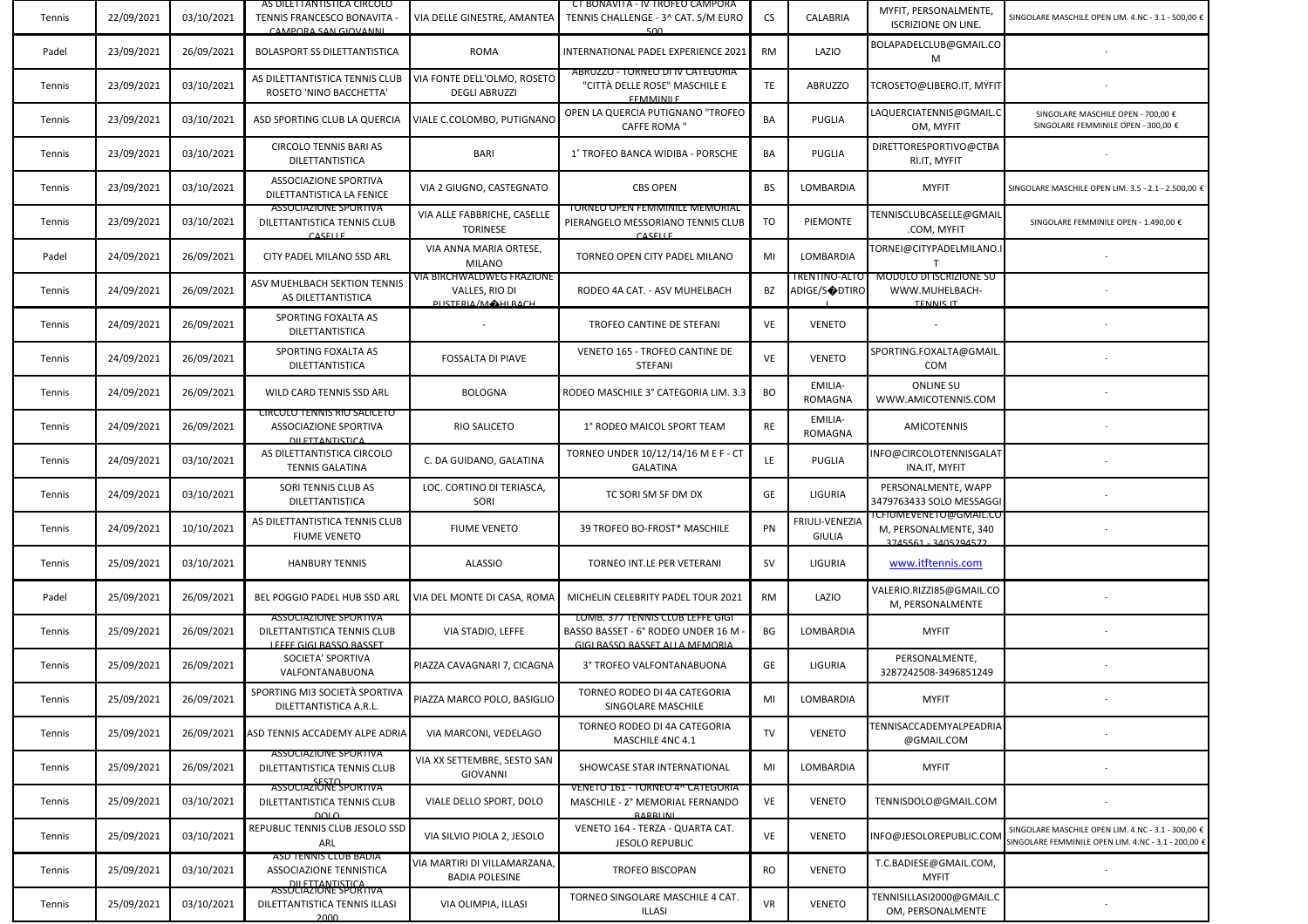| Tennis                  | 25/09/2021 | 03/10/2021 | TENNIS CLUB AMBROSIANO AS<br>DILETTANTISTICA                                                   | VIA DEI COLLETTI, GENOVA                       | TORNEO OPEN D'AUTUNNO                                                                                   | GE        | LIGURIA                   | MYFIT, PERSONALMENTE                                                      | SINGOLARE FEMMINILE OPEN - 150,00 €<br>SINGOLARE MASCHILE OPEN - 150,00 €                                                          |
|-------------------------|------------|------------|------------------------------------------------------------------------------------------------|------------------------------------------------|---------------------------------------------------------------------------------------------------------|-----------|---------------------------|---------------------------------------------------------------------------|------------------------------------------------------------------------------------------------------------------------------------|
| Tennis                  | 25/09/2021 | 09/10/2021 | CIRCOLO TENNIS DILETTANTISTICO<br>SANT'EGIDIO                                                  | SANT'EGIDIO ALLA VIBRATA                       | ABRUZZO TORNEO DI III E IV CAT.<br>MASCHILE "9^ MEMORIAL D.<br>ΤΔΙ VΔCCHΙΔ"                             | TE        | <b>ABRUZZO</b>            | CTSANTEGIDIO@GMAIL.COM<br>, MYFIT                                         |                                                                                                                                    |
| Tennis                  | 25/09/2021 | 10/10/2021 | ASSOCIAZIONE DILETTANTISTICA<br>TENNIS CLUB ROMANO                                             | VIA GUGLIELMO MARCONI,<br>ROMANO DI LOMBARDIA  | IV OPEN ALLA MEMORIA DI GIUSEPPE<br>LAZZATI                                                             | BG        | LOMBARDIA                 | <b>MYFIT</b>                                                              | SINGOLARE FEMMINILE OPEN - 1.500,00 €<br>SINGOLARE MASCHILE OPEN - 3.500,00 €                                                      |
| Tennis                  | 25/09/2021 | 10/10/2021 | TENNIS CLUB 3 STELLE NAUTICA<br><b>BOLIS A.S.DILETTANTISTICA</b>                               | VIA MOGGIO, VERCURAGO                          | LOMB. 379 TENNIS CLUB 3 STELLE<br>NAUTICA BOLIS - SINGOLARE MASCHILE<br>$IIM$ $ANC$ $31$                | LC        | LOMBARDIA                 | <b>MYFIT</b>                                                              | SINGOLARE MASCHILE LIM. 4.NC - 3.1 - 450,00 €                                                                                      |
| Tennis                  | 25/09/2021 | 10/10/2021 | TENNIS CLUB VEDANO OLONA<br>ASSOCIAZIONE SPORTIVA<br><b>DILETTANTISTICA</b>                    | VIA GARIBALDI, VEDANO OLONA                    | LOMB. 388 TENNIS CLUB VEDANO OLONA<br>DOPPIO MASCHILE E DOPPIO MISTO LIM.                               | VA        | LOMBARDIA                 | ENNIS87@TENNISCLUBVO.1<br>91.IT, MYFIT, VIA MAIL<br>ALL'INDIRIZZO         |                                                                                                                                    |
| Tennis                  | 25/09/2021 | 10/10/2021 | TENNIS CLUB 3 STELLE NAUTICA<br><b>BOLIS A.S.DILETTANTISTICA</b>                               | VIA MOGGIO, VERCURAGO                          | LOMB. 398 TENNIS CLUB 3 STELLE<br>NAUTICA BOLIS - DOPPIO MASCHILE LIM<br>$A$ NC $-$ 3.1                 | LC        | LOMBARDIA                 | PAOLO.LIMONTA@ICLOUD.C<br>OM, OPPURE A MEZZO<br><b>WHATSAPP SIG PAOLO</b> |                                                                                                                                    |
| Tennis                  | 25/09/2021 | 10/10/2021 | <b>ASSOCIAZIONE SPORTIVA</b><br>DILETTANTISTICA TENNIS E SPORTS<br>OPEN                        | VIA SANTA CATERINA DA SIENA<br>SOVICO          | LOMB. 402 TENNIS E SPORTS OPEN -<br>TORNEO 3^ CAT. LIM. 3.1                                             | MB        | LOMBARDIA                 | <b>MYFIT</b>                                                              |                                                                                                                                    |
| Tennis                  | 25/09/2021 | 10/10/2021 | A.S.D. TENNIS CLUB SAN MINIATO                                                                 | VIA FONTEVIVO, SAN MINIATO                     | TOS - T. 253 TORNEO 3° CAT. LIM. 3.4                                                                    | PI        | <b>TOSCANA</b>            | MYFIT, PERSONALMENTE                                                      |                                                                                                                                    |
| Tennis                  | 25/09/2021 | 10/10/2021 | TENNIS CLUB CARMIGNANO AS<br>DILETTANTISTICA                                                   | CARMIGNANO                                     | TOS - T. 261 QUARTA CATEGORIA TC<br>CARMIGNANO                                                          | PO        | <b>TOSCANA</b>            | WWW.CRTOSCANA.ORG                                                         |                                                                                                                                    |
| Tennis                  | 25/09/2021 | 10/10/2021 | C. A. SAMMARINESE TENNIS CAST                                                                  | RIMINI                                         | FORNEO TERZA CATEGORIA GHSM GROUP                                                                       | <b>RN</b> | EMILIA-<br>ROMAGNA        | <b>AMICOTENNIS</b>                                                        |                                                                                                                                    |
| Tennis                  | 25/09/2021 | 12/10/2021 | <b>ASSOCIAZIONE SPORTIVA</b><br>DILETTANTISTICA TENNIS CLUB                                    | VIA A. LAMARMORA, LAINATE                      | 7° OPEN CITTÀ DI LAINATE                                                                                | MI        | LOMBARDIA                 | <b>MYFIT</b>                                                              |                                                                                                                                    |
| Beach                   | 26/09/2021 | 26/09/2021 | CANOTTIERI ADDA 1891 LODI<br>ASSOCIAZIONE SPORTIVA<br><b>DILETTANTISTICA</b>                   | SAURO 16 LODI                                  | CANOTTIERI ADDA VIA NAZARIO LOMB. 380 CANOTTIERI ADDA 1891 LODI<br>TROFEO CANOTTIERI ADDA LODI          | LO        | LOMBARDIA                 | SEGRETERIA@CANOTTIERIAD<br>DA.IT, 0371/67040                              |                                                                                                                                    |
| Tennis                  | 26/09/2021 | 10/10/2021 | AS DILETTANTISTICA TENNIS CLUB<br>RIETI                                                        | RIETI                                          | T.C. RIETI OPEN                                                                                         | RI        | LAZIO                     | PERSONALMENTE,<br>TELEFONICAMENTE<br>SUNSHINE.MARSALA@LIBER               |                                                                                                                                    |
| Tennis                  | 26/09/2021 | 10/10/2021 | <b>ASSOCIAZIONE POLISPORTIVA</b><br>DILETTANTISTICA CULTURALE<br>SLINSHINE TENNIS CLUB MARSALA | C/DA DAMMUSELLO 746/B,<br>MARSALA              | SUNSHINE CUP                                                                                            | TP        | <b>SICILIA</b>            | O.IT, PERSONALMENTE,<br><b>TELEFONICAMENTE A</b>                          |                                                                                                                                    |
| Tennis                  | 27/09/2021 | 03/10/2021 | UNO MAS C/O HARBOUR                                                                            | <b>MILANO</b>                                  | TORNEO INT.LE CHALLENGER ATP 80                                                                         | MI        | LOMBARDIA                 | www.atptour.com                                                           |                                                                                                                                    |
| Padel                   | 27/09/2021 | 03/10/2021 | POLISPORTIVA OLIMPICLUB<br>SOCIETA' SPORTIVA<br>DILETTANTISTICA A R I                          | <b>ROMA</b>                                    | QUARTA TAPPA CIRCUITO SLAM BY MINI                                                                      | <b>RM</b> | LAZIO                     | PERSONALMENTE                                                             | DOPPIO MASCHILE OPEN - 1.750,00 €<br>DOPPIO FEMMINILE OPEN - 1.250,00 €                                                            |
| Tennis                  | 27/09/2021 | 10/10/2021 | AS DILETTANTISTICA TENNIS CLUB<br><b>LA FENICE</b>                                             | C.DA SANTO IANNI, DIPIGNANO                    | TC LA FENICE - TORNEO 3^ CAT. S/M-F                                                                     | CS        | CALABRIA                  | MYFIT, PERSONALMENTE,<br><b>ISCRIZIONE ON LINE.</b>                       |                                                                                                                                    |
| Tennis                  | 27/09/2021 | 10/10/2021 | AS DILETTANTISTICA NUOVO TENNIS<br><b>CLUB MAIERATO</b>                                        | VIA DON RAFFAELE ARCELLA<br><b>MAIERATO</b>    | NUOVO TC MAIERATO - MAIERATO<br>TENNIS CUP - 3^ CAT. LIM. 3.3 S/M-F                                     | VV        | CALABRIA                  | MYFIT, PERSONALMENTE,<br><b>ISCRIZIONE ON LINE.</b>                       |                                                                                                                                    |
| Padel                   | 27/09/2021 | 03/10/2021 | <b>VPC SSD</b>                                                                                 | <b>SEDI VARIE</b>                              | <b>VENETO PADEL CUP</b>                                                                                 |           | <b>VENETO</b>             |                                                                           |                                                                                                                                    |
| Padel                   | 28/09/2021 | 10/10/2021 | AS DILETTANTISTICA TENNIS CLUB<br><b>SAN VITO</b>                                              | VIALE RISORGIMENTO, CELLOLE                    | 1° TORNEO DI PADEL TENNIS CLUB SAN<br><b>VITO</b>                                                       | CE        | CAMPANIA                  | <u>TCSANVITO@ALICE.IT,</u><br>PERSONALMENTE,<br>0823933001                |                                                                                                                                    |
| Tennis                  | 29/09/2021 |            | 10/10/2021 TENNIS MATCH BALL NAPOLI SSDRL                                                      | VIA CONTIERI, NAPOLI                           | SECONDO TROFEO MATCH BALL NAPOLI                                                                        | ΝA        | CAMPANIA                  | COM, MYFIT                                                                | MATCHBALLNAPOLI@GMAIL. SINGOLARE FEMMINILE OPEN LIM. 4.6 - 2.1 - 1.000,00 €<br>SINGOLARE MASCHILE OPEN LIM. 3.5 - 2.1 - 2.000,00 + |
| Tennis                  | 29/09/2021 | 10/10/2021 | NUOVO TENNIS LEONARDO DA<br><b>VINCI ASD</b>                                                   | <b>FRATTAMAGGIORE</b>                          | 3° TEAMORIZZONTE TROPHY                                                                                 | <b>NA</b> | CAMPANIA                  | TORNEINEWDAVINCI@LIBER<br>O.IT                                            |                                                                                                                                    |
| Tennis in<br>carrozzina | 29/09/2021 | 04/10/2021 | HOTEL BAIA DI CONTE                                                                            | ALGHERO                                        | CAMPIONATI DEL MONDO A SQUADRE                                                                          | SS        | SARDEGNA                  | www.itftennis.com                                                         |                                                                                                                                    |
| Padel                   | 30/09/2021 | 03/10/2021 | ASD FOLLONICA SPORTING CLUB                                                                    | VIA, FOLLONICA                                 | MIZUNO PADEL CUP - MONTEPREMI €<br>550,00                                                               | GR        | <b>TOSCANA</b>            | <b>GETOL</b>                                                              |                                                                                                                                    |
| Padel                   | 30/09/2021 | 03/10/2021 | <b>ASSOCIAZIONE SPORTIVA</b><br>DILETTANTISTICA LE BEDDIE<br>ASSOCIAZIONE SPORTIVA             | C.DA LE BEDDIE - SS118.<br>RAFFADALI           | 1° OPEN "LE BEDDIE" - CITTA' DI<br>RAFFADALI                                                            | AG        | <b>SICILIA</b>            | PERSONALMENTE, CELL. 335<br>7599070 - 339 4820328 - 331<br>4965002        |                                                                                                                                    |
| Tennis                  | 30/09/2021 | 10/10/2021 | DILETTANTISTICA TENNIS CLUB<br>$C \triangle \text{SEILF}$                                      | VIA ALLE FABBRICHE, CASELLE<br><b>TORINESE</b> | <b>TORNEO OPEN MASCHILE MEMORIAL</b><br>PIERANGELO MESSORIANO TENNIS CLUB<br>$C \triangle \text{SEIIF}$ | TO        | PIEMONTE                  | TENNISCLUBCASELLE@GMAIL<br>.COM, MYFIT                                    | SINGOLARE MASCHILE OPEN - 1.490,00 €                                                                                               |
| Padel                   | 01/10/2021 | 03/10/2021 | ASD UP TENNIS                                                                                  | RIMINI                                         | <b>UP TENNIS PADEL</b>                                                                                  | <b>RN</b> | EMILIA-<br><b>ROMAGNA</b> | INFO@UPTENNIS.COM,<br>PERSONALMENTE,<br>AMICOTENNIS COM                   |                                                                                                                                    |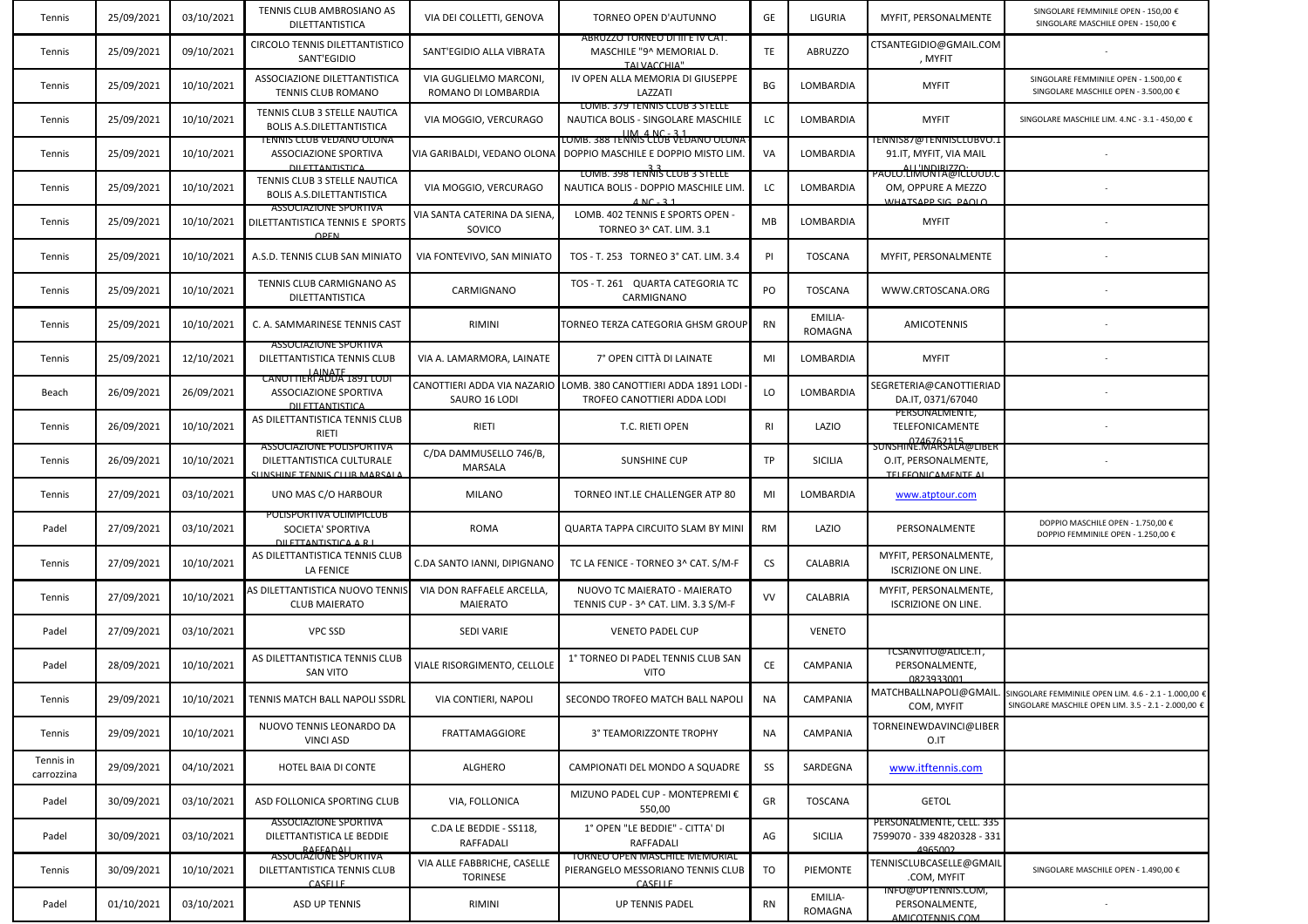| Tennis | 01/10/2021 | 03/10/2021 | CIRCOLO TENNIS RIO SALICETO<br>ASSOCIAZIONE SPORTIVA<br><b>DU ETTANTISTICA</b>                               | RIO SALICETO                                          | 2° TORNEO RODEO MAICOL SPORT TEAM                                                                     | RE        | EMILIA-<br><b>ROMAGNA</b>       | AMICOTENNIS                                                             |  |
|--------|------------|------------|--------------------------------------------------------------------------------------------------------------|-------------------------------------------------------|-------------------------------------------------------------------------------------------------------|-----------|---------------------------------|-------------------------------------------------------------------------|--|
| Tennis | 01/10/2021 | 10/10/2021 | AS DILETTANTISTICA TENNIS CLUB<br>PEGLI                                                                      | VIA SABOTINO, GENOVA                                  | MASTER SLAM BY HEAD 2021                                                                              | GE        | LIGURIA                         | PERSONALMENTE                                                           |  |
| Tennis | 01/10/2021 | 10/10/2021 | AS DILETTANTISTICA V.I.P. TENNIS<br><b>CLUB</b>                                                              | LOCALITA' PRATO FIORITO,<br>DIANO MARINA              | TROFEO DIANO MARINA LIM. 3.3 SM / SF                                                                  | IM        | LIGURIA                         | LORIS.1ENNIS@GMAIL.COM,<br>MYFIT, PERSONALMENTE,<br>2210265845          |  |
| Padel  | 02/10/2021 | 10/10/2021 | AS DILETTANTISTICA EUROTENNIS<br><b>CLUB</b>                                                                 | CORDENONS                                             | <b>FIP STAR</b>                                                                                       | PN        | FRIULI-VENEZIA<br><b>GIULIA</b> | HTTPS://WWW.PADELFIP.CO<br>M/REGISTRATIONS/                             |  |
| Tennis | 02/10/2021 | 03/10/2021 | SPORTING MI3 SOCIETÀ SPORTIVA<br>DILETTANTISTICA A.R.L.                                                      | PIAZZA MARCO POLO, BASIGLIO                           | TORNEO RODEO UNDER 14 E 16<br>MASCHILE E FEMMINILE                                                    | MI        | LOMBARDIA                       | <b>MYFIT</b>                                                            |  |
| Tennis | 02/10/2021 | 03/10/2021 | <b>IENNIS CLUB IRADATE</b><br>ASSOCIAZIONE SPORTIVA<br><b>DU ΕΤΤΑΝΤΙΣΤΙΣΑ</b>                                | VIA CARAVAGGIO, TRADATE                               | RODEO OTTOBRE                                                                                         | VA        | LOMBARDIA                       | <b>MYFIT</b>                                                            |  |
| Tennis | 02/10/2021 | 03/10/2021 | AS DILETTANTISTICA TENNIS<br>PERNATE                                                                         | <b>NOVARA</b>                                         | RODEO TENNIS PERNATE 4 CATEGORIA                                                                      | NO.       | PIEMONTE                        | <b>MYFIT</b>                                                            |  |
| Tennis | 02/10/2021 | 17/10/2021 | A.S.DILETTANTISTICA DEMA SPORT<br>2001 - SEZ.T.C.BRESSANA                                                    | VIA PER CASTELNUOVO SCRIVIA,<br><b>CASEI GEROLA</b>   | TORNEO WEEK-END "ROSA"                                                                                | PV        | LOMBARDIA                       | <b>MYFIT</b>                                                            |  |
| Tennis | 02/10/2021 | 17/10/2021 | AS DILETTANTISTICA TENNIS CLUB<br>SPORTING IGLESIAS                                                          | LOCALITA' CRUCCUEDDU,<br><b>IGLESIAS</b>              | 5° TORNEO TC SPORTING IGLESIAS OPEN<br>M F - MEMORIAL LUCIANO PILI                                    | SU        | SARDEGNA                        | IENNIS.IGLESIAS@GMAIL.CO<br>M, CON MODULO DI<br>REGISTRAZIONE SLIL SITO |  |
| Tennis | 03/10/2021 | 17/10/2021 | <b>ASSOCIAZIONE SPORTIVA</b><br>DILETTANTISTICA AMICI DEL TENNIS VIA CAMPO SPORTIVO, PACECO<br><b>PACECO</b> |                                                       | TORNEO 3 CATEGORIA CITTA DI PACECO                                                                    | TP        | <b>SICILIA</b>                  | MYFIT, PERSONALMENTE,<br>TELEFONO 3383769150                            |  |
| Beach  | 04/10/2021 | 10/10/2021 | RIO DE JANEIRO                                                                                               |                                                       | CAMPIONATI DEL MONDO A SQUADRE DI<br><b>BEACH TENNIS</b>                                              | EE        | <b>BRASILE</b>                  | www.itftennis.com                                                       |  |
| Tennis | 04/10/2021 | 09/10/2021 | CIRCOLO CANOTTIERI ROMA                                                                                      |                                                       | TORNEO INT.LE PER VETERANI                                                                            | <b>RM</b> | LAZIO                           | www.itftennis.com                                                       |  |
| Padel  | 04/10/2021 | 10/10/2021 | A.S.D. SPORTCITY GALLIATE                                                                                    | VIA GIACOMO LEOPARDI,<br><b>GALLIATE</b>              | <b>BM PADEL CUP</b>                                                                                   | NO.       | PIEMONTE                        | NFO.SPORTCITYGALLIATE@G<br>MAIL.COM, 3473125219                         |  |
| Tennis | 04/10/2021 | 17/10/2021 | AP DILETTANTISTICA EPOMEO                                                                                    | VIA SERVIO TULLIO, NAPOLI                             | CAMPIONATI REGIONALI VETERANI<br>CAMPANI 2021                                                         | NA        | CAMPANIA                        | TENNISEPOMEO@VIRGILIO.IT<br>, MYFIT, PERSONALMENTE                      |  |
| Tennis | 04/10/2021 | 17/10/2021 | TENNIS PARTENOPE SSD ARL                                                                                     | VIA MONFALCONE, NAPOLI                                | III CATEGORIA TENNIS PARTENOPE                                                                        | NA        | <b>CAMPANIA</b>                 | VITRIX97@GMAIL.COM,<br><b>MYFIT</b>                                     |  |
| Tennis | 05/10/2021 | 12/10/2021 | TENNIS CENTER LAGO DI GARDA<br>C/O CT ROVERETO                                                               | <b>ROVERETO</b>                                       | TORNEO INT.LE UNDER 18 GR. 5                                                                          | TN        | TRENTINO ALTO<br>ADIGE          | www.itftennis.com                                                       |  |
| Padel  | 06/10/2021 | 10/10/2021 | TBD                                                                                                          | SIRACUSA                                              | TORNEO INTERNAZIONALE FIP PROMO                                                                       | SR        | <b>SICILIA</b>                  | https://www.padelfip.com/co<br>mpetition-2021/                          |  |
| Padel  | 06/10/2021 | 10/10/2021 | COUNTRY SPORT VILLAGE S.S.D.<br>A.R.L.                                                                       | STRADA COMUNIA, MIRABELLO<br><b>MONFERRATO</b>        | 1° OPEN COUNTRY SPORT VILLAGE                                                                         | AL        | PIEMONTE                        | COUNTRYSPORTVILLAGE@LIE<br>ERO.IT, PERSONALMENTE,<br>3347304062         |  |
| Tennis | 07/10/2021 | 17/10/2021 | AS DILETTANTISTICA CIRCOLO<br>TENNIS JUNIOR CLUB                                                             | <b>TRANI</b>                                          | JUNIOR CLUB TRANI                                                                                     | <b>BT</b> | PUGLIA                          | JUNIORCLUBTRANI@GMAIL.(<br>OM, MYFIT                                    |  |
| Tennis | 08/10/2021 | 10/10/2021 | <b>COLLE DEGLI DEI AS</b><br>DILETTANTISTICA                                                                 | VIA COLLE CALCAGNO, VELLETRI                          | CIRCUITO DEI CASTELLI ROMANI 3^4^CAT.<br>M/F XII EDIZIONE 5^TAPPA                                     | RM        | LAZIO                           | INFO@COLLEDEGLIDEI.COM,<br>MYFIT, PERSONALMENTE                         |  |
| Tennis | 08/10/2021 | 10/10/2021 | CIRCOLO TENNIS RIO SALICETO<br>ASSOCIAZIONE SPORTIVA<br>DILETTANTISTICA                                      | RIO SALICETO                                          | 3° TORNEO RODEO MAICOL SPORT TEAM                                                                     | <b>KE</b> | EMILIA-<br>ROMAGNA              | AMICOTENNIS                                                             |  |
| Tennis | 08/10/2021 | 17/10/2021 | <b>CIRCOLO GOLF &amp; TENNIS CLUB</b><br>RAPALLO AS DILETTANTISTICA                                          | RAPALLO                                               | 4 CATEGORIA GOLF & TENNIS RAPALLO                                                                     | GE        | LIGURIA                         | WWW.GOLFETENNISRAPALL<br>O.IT                                           |  |
| Tennis | 08/10/2021 | 21/10/2021 | A.S. DILETTANTISTICA T.C. SEGNI                                                                              | SNC<br><b>JIA DELLO SPORT</b><br>SEGNI                | OPEN M/F "MARRON BOWL" 2021                                                                           | <b>RM</b> | LAZIO                           | TENNISGIUSIM@INWIND.IT                                                  |  |
| Tennis | 09/10/2021 | 14/10/2021 | CIRCOLO TENNIS BARI AS<br><b>DILETTANTISTICA</b>                                                             |                                                       | TORNEO INT.LE PER VETERANI                                                                            | BA        | PUGLIA                          | www.itftennis.com                                                       |  |
| Padel  | 09/10/2021 | 17/10/2021 | PADEL SPORTING FRIENDS S.S.D.<br>A.R.L.                                                                      | RIVOLI                                                | OPEN SPORTING FRIENDS CUP 6 TAPPA 1^<br>EDIZIONE CIRCUITO PADEL TOUR 2021<br>DIEMONTE E VALLE D'AOSTA | TO        | PIEMONTE                        | TORNEI.PADEL@SPORTINGFR<br>IENDS.IT                                     |  |
| Tennis | 09/10/2021 | 10/10/2021 | SPORTING MI3 SOCIETÀ SPORTIVA<br>DILETTANTISTICA A.R.L.                                                      | PIAZZA MARCO POLO, BASIGLIO                           | TORNEO RODEO DI 2A CATEGORIA<br><b>FEMMINILE</b>                                                      | MI        | LOMBARDIA                       | <b>MYFIT</b>                                                            |  |
| Tennis | 10/10/2021 | 24/10/2021 | ASD CIRCOLO TENNIS PETROSINO                                                                                 | C.DA BAGGIANOTO SNC DIETRO<br>SCUOLA MEDIA, PETROSINO | TROFEO CITTÀ DI PETROSINO 4^<br>CATEGORIA                                                             | <b>TP</b> | <b>SICILIA</b>                  | ASDCIRCOLOTENNISPETROSI<br>NO@GMAIL.COM,<br><b>DERSONALMENTE</b>        |  |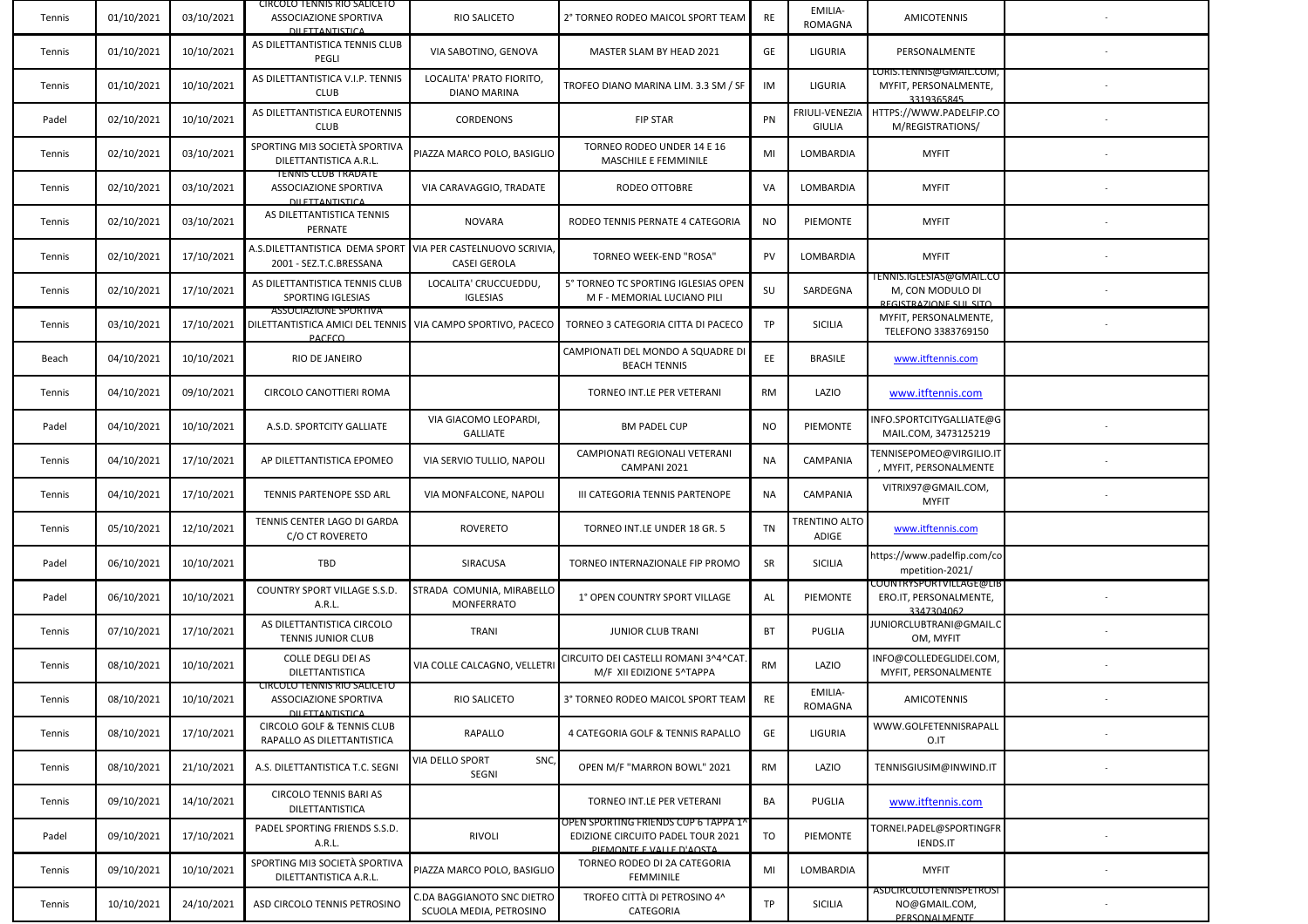| Padel      | 11/10/2021 | 17/10/2021 | F.I.P.                                                                                | LAS VEGAS                                                              | CAMPIONATIO DEL MONDO VETERANI                                                                            | EE        | <b>STATI UNITI</b><br>D'AMERICA       | https://www.padelfip.com/co<br>mpetition-2021/                                         |                                                                         |
|------------|------------|------------|---------------------------------------------------------------------------------------|------------------------------------------------------------------------|-----------------------------------------------------------------------------------------------------------|-----------|---------------------------------------|----------------------------------------------------------------------------------------|-------------------------------------------------------------------------|
| Padel      | 11/10/2021 | 17/10/2021 | STELLA AZZURRA PADEL CLUB                                                             | <b>ROMA</b>                                                            | OPEN STELLA AZZURRA CENTRI VERO                                                                           | <b>RM</b> | LAZIO                                 | VERONIC.975@GMAIL.COM                                                                  |                                                                         |
| Tennis     | 12/10/2021 | 19/10/2021 | NEW COUNTRY TENNIS ACCADEMY                                                           | BARI                                                                   | TORNEO INT.LE UNDER 18 GR. 5                                                                              | BA        | PUGLIA                                | www.itftennis.com                                                                      |                                                                         |
| Wheelchair | 13/10/2021 | 17/10/2021 | CIRCOLO TENNIS GROTTAGLIE                                                             |                                                                        | <b>TORNEO NAZIONALE OPEN</b>                                                                              | TA        | PUGLIA                                | info@tennisgrottaglie.it                                                               |                                                                         |
| Padel      | 14/10/2021 | 17/10/2021 | <b>CIRCOLO DEL TENNIS PALERMO</b><br>ASSOCIAZIONE SPORTIVA<br>DILETTANTISTICA         |                                                                        | TORNEO OPEN CIRCOLO DEL TENNIS<br>PALERMO                                                                 | PA        | <b>SICILIA</b>                        |                                                                                        |                                                                         |
| Tennis     | 15/10/2021 | 17/10/2021 | <b>SSV TAUFERS</b><br>AMATEURSPORTVEREIN TENNIS AS<br>DILETTANTISTICA                 | CAMPO TURES/SAND IN<br><b>TAUFERS</b>                                  | ASV TAUFERS RODEO WEEKEND INDOOR<br>2021                                                                  | BZ        | I RENTINO-ALTC<br>ADIGE/S�DTIRO       | <b>ONLINE SU WWW.SSV-</b><br>TAUFERS.IT                                                |                                                                         |
| Tennis     | 15/10/2021 | 17/10/2021 | <b>CIRCOLO TENNIS RIO SALICETO</b><br>ASSOCIAZIONE SPORTIVA<br><b>DILETTANTISTICA</b> | <b>RIO SALICETO</b>                                                    | 4° TORNEO RODEO MAICOL SPORT TEAM                                                                         | RE        | EMILIA-<br>ROMAGNA                    | <b>AMICOTENNIS</b>                                                                     |                                                                         |
| Tennis     | 15/10/2021 | 24/10/2021 | <b>CIRCOLO GOLF &amp; TENNIS CLUB</b><br>RAPALLO AS DILETTANTISTICA                   | RAPALLO                                                                | OPEN MASCHILE E FEMMINILE LIM.2.1                                                                         | GE        | LIGURIA                               | WWW.GOLFETENNISRAPALL<br>O.IT                                                          |                                                                         |
| Tennis     | 15/10/2021 | 31/10/2021 | <b>TTALIA SPORT POLISPORTIVA</b><br>ASSOCIAZIONE SPORTIVA<br><b>DILETTANTISTICA</b>   |                                                                        | TROFEO CITTA DI ALTIVOLE                                                                                  | TV        | <b>VENETO</b>                         | TENNISCLUBALTIVOLE@GMAI<br>L.COM                                                       |                                                                         |
| Tennis     | 16/10/2021 | 17/10/2021 | SPORTING MI3 SOCIETÀ SPORTIVA<br>DILETTANTISTICA A.R.L                                | PIAZZA MARCO POLO, BASIGLIO                                            | TORNEO RODEO 3A CATEGORIA LIM. 3.1                                                                        | MI        | LOMBARDIA                             | <b>MYFIT</b>                                                                           |                                                                         |
| Tennis     | 16/10/2021 | 24/10/2021 | I ENNIS VILLAGE PIETRO MENNEA SS<br>DILETTANTISTICA A<br>RESPONSARILITA' LIMITATA     | VIA MINERVINO, 1, BARLETTA                                             | OPEN VILLAGE M/F                                                                                          | BT        | PUGLIA                                | SEGRETERIA.TENNISVILLAGE<br>@GMAIL.COM, PUC                                            |                                                                         |
| Tennis     | 16/10/2021 | 30/10/2021 | A.S. DILETTANTISTICA OK CLUB                                                          | ALBANO LAZIALE                                                         | OPEN CON MONTEPREMI € 1.000,00                                                                            | RM        | LAZIO                                 | ASDOKCLUB@LIBERO.IT,<br>MYFIT, PERSONALMENTE,<br>3343488580                            |                                                                         |
| Tennis     | 16/10/2021 | 31/10/2021 | AS DILETTANTISTICA CIRCOLO<br><b>TENNIS SILVI</b>                                     | VIA DA DENOMINARE, ANGOLO<br>VIA DELL'AUTOSTRADA, CITTA<br>SANT'ANGELO | ABRUZZU-15 TURNEU NAZIONALE<br>D'AUTUNNO OPEN 2021 1^-2^-3^ -4^<br>CATEGORIA M/E SINGOLO E DOPPIO         | PE        | <b>ABRUZZO</b>                        | WHATSAPP AL N.3460989314                                                               |                                                                         |
| Padel      | 18/10/2021 | 24/10/2021 | K SPORT ACADEMY SSD ARL<br>TRIGGIANO                                                  | VIA PIRELLI, TRIGGIANO                                                 | QUINTA TAPPA CIRCUITO SLAM BY MINI                                                                        | BA        | PUGLIA                                | PERSONALMENTE                                                                          | DOPPIO FEMMINILE OPEN - 1.250,00 €<br>DOPPIO MASCHILE OPEN - 1.750,00 € |
| Padel      | 18/10/2021 | 24/10/2021 | ASD PADEL S.RUFINA                                                                    | VIA 1 MAGGIO, CITTADUCALE                                              | 1^ TORNEO OPEN PADEL S.RUFINA                                                                             | <b>RI</b> | LAZIO                                 | ASDPADELSRUFINA@GMAIL.<br>COM, PERSONALMENTE                                           |                                                                         |
| Padel      | 18/10/2021 | 24/10/2021 | <b>INFINITO PADEL CLUB</b>                                                            | ROMA                                                                   | PRIMO TORNEO OPEN INFINITO PADEL<br><b>CLUB</b>                                                           | <b>RM</b> | LAZIO                                 | INFINITOPADELCLUB.EVENTI<br>@GMAIL.COM,<br>PERSONAL MENTE                              |                                                                         |
| Padel      | 18/10/2021 | 24/10/2021 | TERNANA PADEL SSD ARL                                                                 | VIA DEL CENTENARIO, TERNI                                              | 1° TROFEO GIORGIO FAGIOLETTI                                                                              | TR        | <b>UMBRIA</b>                         | TERNANAPADEL@GMAIL.CO<br>M, 3462206904                                                 |                                                                         |
| Tennis     | 18/10/2021 | 24/10/2021 | <b>CIRCOLO TENNIS EUR</b><br>ASSOCIAZIONE SPORTIVA<br>DILETTANTISTICA PRIVATA         | <b>ROMA</b>                                                            | I ORNEO NAZIONALE A PARTECIPAZIONE<br>STRANIERA CIRCUITO CITTA' DI ROMA<br>MASTER FINALE, MONTEDREMLE 500 | RM        | LAZIO                                 | WWW.VETERANITENNISLAZI<br>O.IT                                                         |                                                                         |
| Tennis     | 18/10/2021 | 31/10/2021 | <b>G SPORT VILLAGE SS</b><br>DILETTANTISTICA ARL                                      | VIA RAFFAELLO NASINI, ROMA                                             | XII TORNEO GIOVANILE "GIERRE AUTO" G<br>SPORT VILLAGE                                                     | <b>RM</b> | LAZIO                                 | TORNEIGSPORTVILLAGE@GM<br>AIL.COM, MYFIT                                               |                                                                         |
| Tennis     | 18/10/2021 | 31/10/2021 | TENNIS CLUB NUORO 94 AS<br>DILETTANTISTICA                                            | VIALE REPUBBLICA C/O STADIO<br>FROGHERI, NUORO                         | <b>TORNEO REDENTORE 2021</b>                                                                              | NU        | SARDEGNA                              | TENNIS94@TISCALI.IT, MYFIT,<br>PERSONALMENTE                                           |                                                                         |
| Tennis     | 19/10/2021 | 26/10/2021 | CIRCOLO TENNIS PESCARA                                                                | PESCARA                                                                | TORNEO INT.LE UNDER 18 GR. 5                                                                              | PE        | ABRUZZO                               | www.itftennis.com                                                                      |                                                                         |
| Padel      | 20/10/2021 | 26/10/2021 | RPADDLE SRL SSD                                                                       | VIA RANUCCIO BIANCHI<br><b>BANDINELLI, ROMA</b>                        | RED PADEL ROMA                                                                                            | <b>RM</b> | LAZIO                                 | TORNEIREDPADELROMA@G<br>MAIL.COM                                                       |                                                                         |
| Tennis     | 21/10/2021 | 01/11/2021 | CIRCOLO TENNIS PREDAZZO ASSOC<br>SPORT. DILETTANTISTICA                               | VIA RODODENDRI, PREDAZZO                                               | TN PREDAZZO CATEGORIA 3+4+NC - 8°<br>TORNEO CASSA RURALE VAL DI FIEMME<br>OTTORRE 2021                    | TN        | I RENTINO-ALTO<br>ADIGE/SÜDTIRO       | MYFIT, PERSONALMENTE, +3<br>3428879843                                                 | SINGOLARE MASCHILE OPEN LIM. 4.NC - 3.1 - 800,00 €                      |
| Padel      | 22/10/2021 | 24/10/2021 | ASD PASSIONE TENNIS SCIACCA                                                           | VIA A. MIRAGLIA 39/41, SCIACCA                                         | OPEN CITTA' DI SCIACCA                                                                                    | AG        | <b>SICILIA</b>                        | ASDPIRRERAPADELSCIACCA@<br>GMAIL.COM,<br><b>DERSONALMENTE</b>                          |                                                                         |
| Tennis     | 22/10/2021 | 24/10/2021 | ASV MUEHLBACH SEKTION TENNIS<br>AS DILETTANTISTICA                                    | VIA BIRCHWALDWEG FRAZIONE<br>VALLES, RIO DI<br>DUSTERIA/MAHIRACH       | RODEO 3A CAT. - ASV MUHELBACH                                                                             | BZ        | TRENTINO-ALTO<br><b>ADIGE/S◆DTIRO</b> | MODULO DI ISCRIZIONE SU<br>WWW.MUHELBACH-<br>TENNIS IT<br>TENNIS IT MUTHOLING MUTHOLIN |                                                                         |
| Tennis     | 22/10/2021 | 31/10/2021 | RIVER SPORTING CLUB AS<br>DILETTANTISTICA                                             | <b>CERVIGNANO DEL FRIULI</b>                                           | TORNEO RODEO OPEN FARMACIA FACINI                                                                         | <b>UD</b> | FRIULI-VENEZIA<br><b>GIULIA</b>       | AIL.IT, PERSONALMENTE,<br>3284593257/0431 909084                                       |                                                                         |
| Padel      | 23/10/2021 | 31/10/2021 | GLOBO 69 ASD                                                                          | VIA LAURENTINA KM 26500,<br>POMEZIA                                    | TROFEO GLOBO €3000 MONTEPREMI<br>SEZIONI INTERMEDIE                                                       | RM        | LAZIO                                 | TORNEI@PASSUNMAREDISPO<br>RTS.IT, PERSONALMENTE                                        |                                                                         |